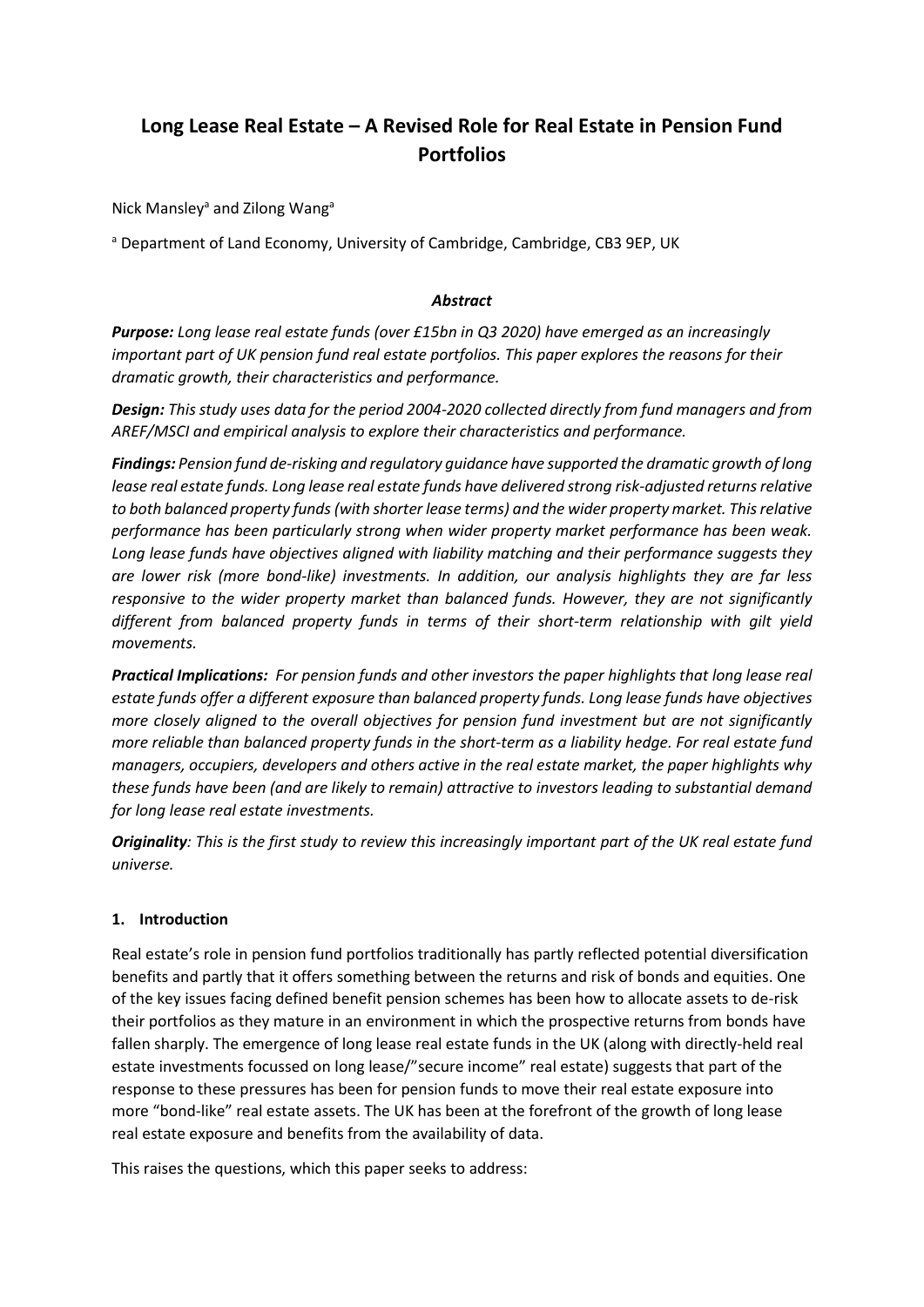- Why have long lease real estate funds grown so rapidly?
- What are the performance and risk characteristics of long lease real estate funds?
- To what extent do long lease real estate funds behave like direct real estate or bonds and how does this compare balanced property funds?

This is the first paper that analyses the return and risk characteristics of long lease real estate. It also sets out the factors that have driven the growth of long lease real estate. Long lease property funds have grown to  $cE15bn<sup>1</sup>$  and now represent a substantial proportion of the institutional open-ended UK real estate fund investment universe. The rapid growth of these funds has reflected a combination of the increasing maturity of pension funds, the regulatory environment for pension funds and their risk and performance characteristics. We identify that long lease property funds have fundamentally different performance objectives and have performed differently from commercial property. Long lease property portfolios have out-performed expectations given their real estate sector allocation. The outperformance primarily arises during crisis periods including the Global Financial Crisis (GFC), the aftermath of the EU referendum, and the Covid-19 outbreak. Long lease funds' return is less sensitive to the real estate market than balanced funds. However, the relationship between long lease real estate funds and short-term gilt yield movements is not significantly different from balanced property funds suggesting no significant difference in their short-term liability hedging characteristics.

MSCI/AREF defines Long lease (long income) real estate funds as *"Funds with a non-property specific performance objective to out-perform long-term bonds or gilts. Funds typically maintain average unexpired lease lengths of over 15 years. Lease length, tenant quality and minimum leverage, in addition to a diversified portfolio, aims to maintain consistent long term income."* The long lease real estate funds used for this study share a focus on long income with over 50% of income from leases with over 20 years remaining, have no debt, no or negligible vacancy and aim to out-perform bonds or a real return benchmark.

Long lease real estate funds invest across all segments of the real estate market with exposure to retail, offices and industrial real estate but have a markedly higher exposure to the "other" sector than balanced fund and market indices. Section 2 sets out the context for this research, one in which bond yields have fallen and allocations within pension funds have moved from growth assets to those more focussed on liability matching. Over the past two decades, long lease real estate funds have emerged as a substantial proportion of the UK institutional real estate fund investment universe whilst the security of income from real estate more generally has declined. Section 3 considers the literature on the role of real estate in a mixed-asset portfolio and the performance of real estate funds. Section 4 discusses the data and the characteristics of the long lease real estate funds used in this study. Section 5 discusses the theoretical drivers of long lease fund performance and the empirical approach. The empirical analysis is set out in Section 6 followed by a discussion of the key findings and conclusions in Section 7.

## **2. Background - The pensions and property context for the rise of the long lease real estate fund**

The UK pension fund universe has changed substantially over the past 15 years as pension funds have closed to new members and closed to new benefit accrual. In 2006, 43% were open, 44% were closed to new members and only 13% were closed to new benefit accrual (or winding up). In 2020,

<sup>&</sup>lt;sup>1</sup> The size of the long lease funds (£15 bn) is based on the net asset value of the underlying funds that obtained directly from fund manager and AREF/MSCI. The figure is also cross checked with the Association of Real Estate Funds.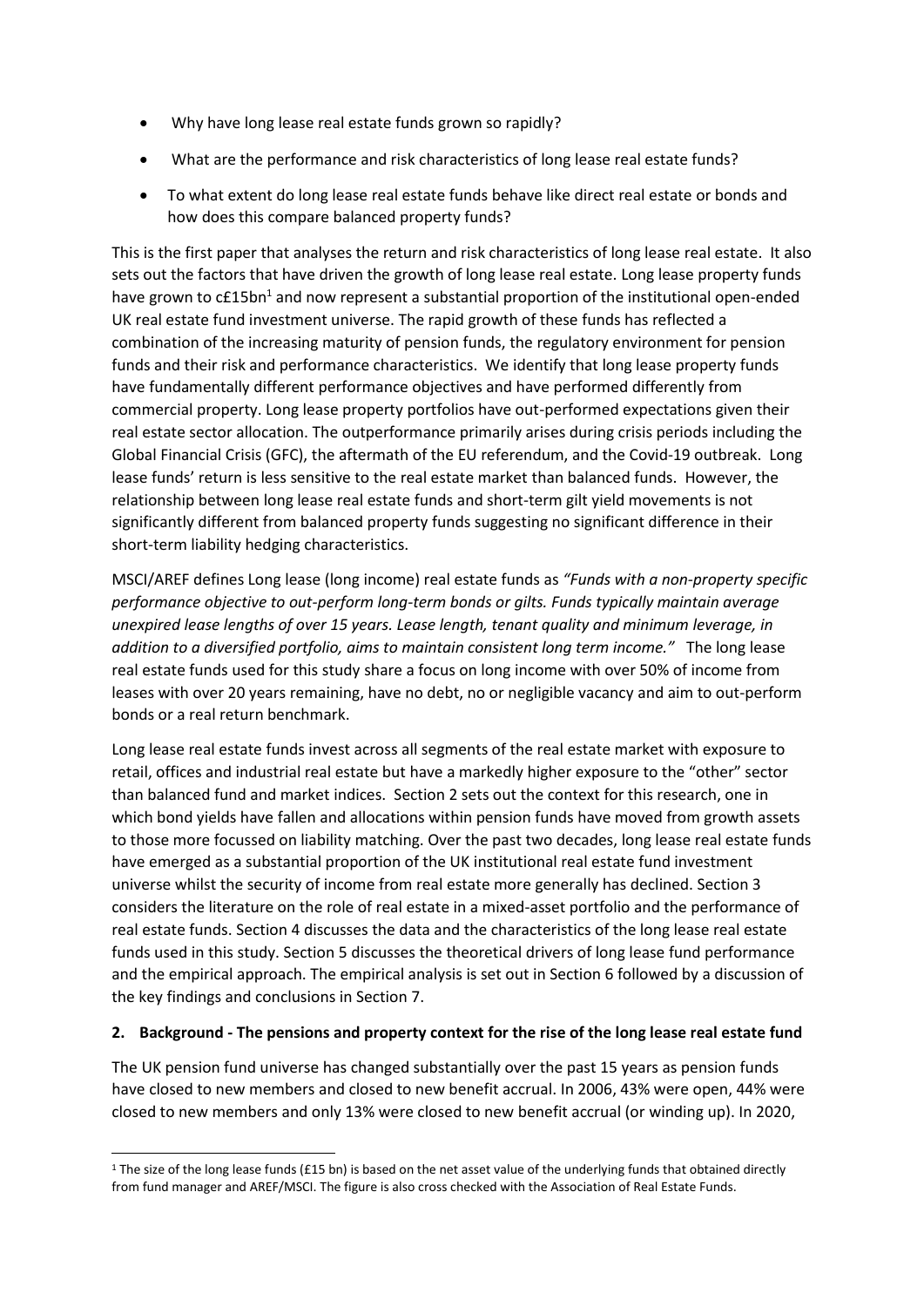only 11% were open and 46% were closed to new benefit accrual or winding up (Pension Protection Fund, 2020).

This has led to a substantial decline in the number of active members in UK defined benefit pension schemes from over 3.5m in 2006 to 1.0m in 2020 (PPF Pension Protection Fund, 2020). These closures are partly a reflection of the potential costs for corporates of addressing scheme deficits – there is a statutory funding objective and a need for recovery plans to be in place where the statutory funding objective is not met (The Pension Regulator, 2019). The aggregate funding ratio of UK pension schemes declined from 108.8% in 2007 to 79.6% in 2009 (equivalent to a net funding position of -£200.6bn). It briefly recovered in 2010 and 2011 but as bond yields fell, the overall net fund deficit reached £244.2bn in 2015 (Pension Protection Fund, 2020). Consequently, pension schemes have looked to reduce deficits and reduce risk, reducing exposure to equities (61% in 2006 to 20% in 2020) and increasing exposure to bonds (28% in 2006 to 69% in 2020) (Pension Protection Fund, 2020).

Over this period, there has been a substantial fall in bond yields. 10-year gilt yields were 5.5% in June 2007 but by June 2020 were 0.2% and index-linked gilt yields showed a similar fall<sup>2</sup>. The fall in bond yields has led to a "hunt for yield" (UBS, 2015) as investors have sought assets with liability matching characteristics but with additional yield. At the same time, The Pensions Regulator (TPR) in the UK has provided specific guidance about what assets are suitable for matching purposes. This specifically highlights the role of long lease property: "*Your scheme's matching asset portfolio may comprise only physical (i.e. non-derivative) assets, e.g. fixed or index-linked gilts, corporate bonds, long-lease property and some forms of infrastructure*" (The Pension Regulator, 2019).

Furthermore, TPR highlights that it is a legal requirement for scheme assets to be properly diversified and invites schemes to consider diversification in terms of asset classes. The Regulator's explicit recognition of the role of long lease property as a matching asset and the encouragement to diversify from bonds has potentially played an important role in the growth of long lease property funds. Balanced property funds and other more general property assets are not seen by TPR as appropriate for matching purposes.

Whilst the maturing of pension schemes and regulation has been supportive of a greater focus on the security of income, general commercial real estate has seen a reduction in income security. Over the past two decades, the weighted average lease term on new leases has fallen from 12.3 years to under 9 years<sup>3</sup> (to lease expiry or first break). In addition, the growing use of Company Voluntary Arrangements has raised questions about the income protection provided by leases particularly in the retail sector.

UK real estate performance has been cyclical with substantial falls in real capital values in the 1990- 92 and 2007-9 periods (IPF, 2020). More recently, there has been weakness in overall commercial property market with values falling 10% in nominal terms over the two years to September 2020. This gives two periods of falling overall real estate values to assess how resilient long lease property funds have been to when overall real estate performance has been weak. There were also more modest falls in real estate values in the aftermath of the Brexit referendum (-2.4% in Q3 2016) and between Sept 2011 and March 2013 when values fell by 3.4%<sup>4</sup>.

<sup>2</sup> Those figures are based on the Yield Curve database from Bank of England.

<sup>3</sup> Source: MSCI Lease Events Review 2019.

<sup>4</sup> Those figures are based on MSCI UK Quarterly Property index.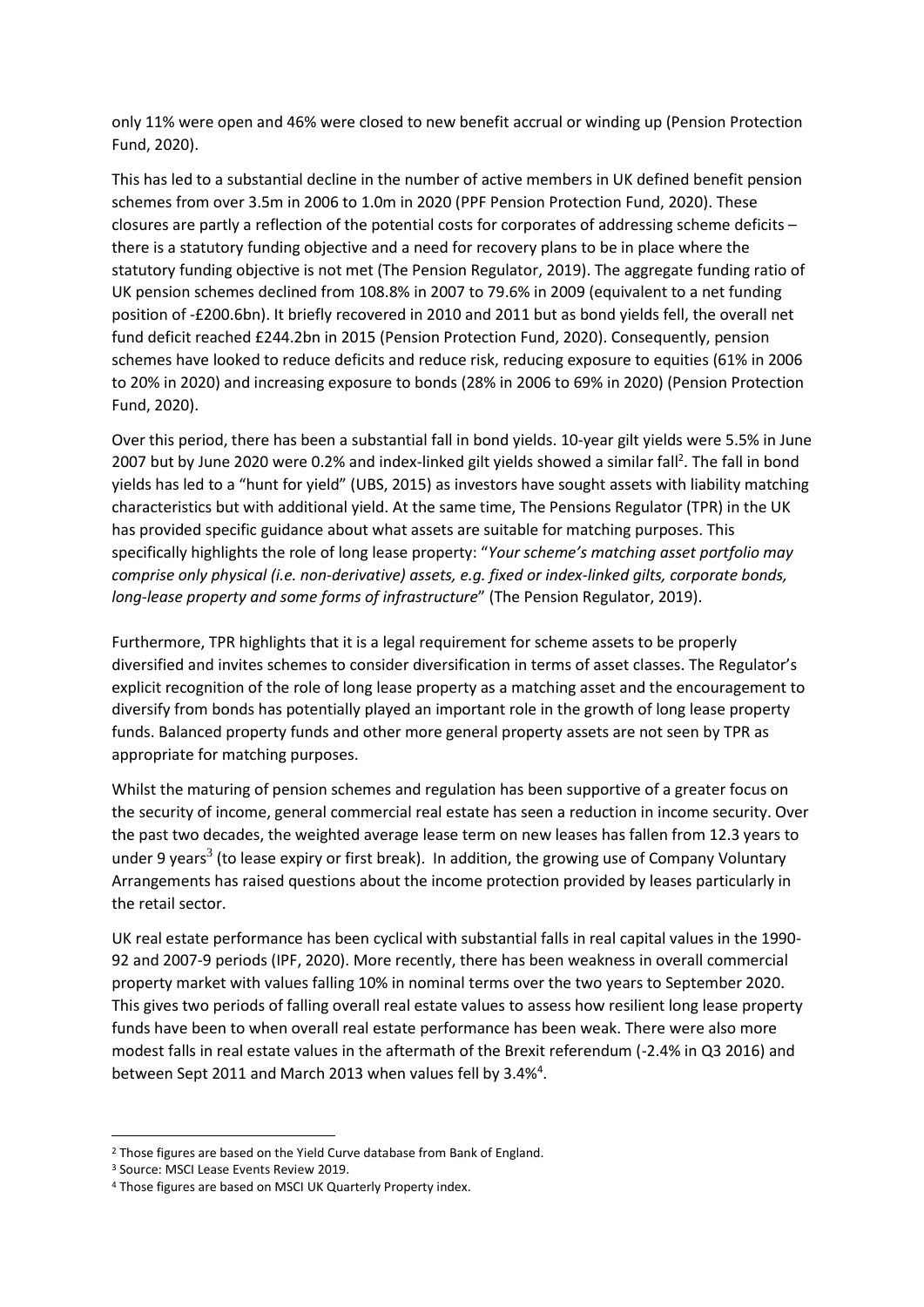In this environment, long lease property funds have emerged as a substantial proportion of the fund universe. Figure 1 shows the overall value of long lease property funds over time and expresses this as a share of the value of balanced property funds in the AREF/MSCI database.

<Insert Figure 1 about here>

## **3. Related literature**

This section considers the literature on pension fund allocations and real estate fund performance drivers and its relevance to our research on long lease real estate fund performance. Firstly, we briefly consider the literature on asset allocation and real estate to highlight the rationale for allocations to real estate, including the relationship with bonds and interest rates. Secondly, we discuss the literature on performance drivers of funds. Many of these studies face issues with the availability of data constraining the time-period or variables that can be analysed or requiring adjustments to the data which may impact the quality and robustness of the results.

A stream of literature examines the role of real estate in a mixed-asset portfolio. These studies have typically employed the classic mean-variance approach and highlight the diversification benefits of including real estate in a mixed-asset portfolio (Kallberg et al., 1996; Andrew and Glenn, 2003, Lekander, 2015). The low correlation of bonds with real estate (and equities and real estate) explains the diversification benefits of real estate. Studies have suggested that the optimal allocation to real estate should be in the 15-25% range (see, among others, Chun et al., 2004; Hoesli et al., 2004). However, the actual allocation to real estate for most institutional investors is below 10%. (Defau and De Moor, 2021; Hoesli and Lekander, 2005; Institutional Real Estate, 2018; IPF, 2007; Schroders, 2019, Carlo et al., 2021). This phenomenon has been considered as a puzzle in real estate research. Rehring (2012) pointed out that ignoring transaction costs, return predictability, and marketing period risk in previous studies could yield misleading results for optimal allocation in real estate. Lekander (2015) highlights the composition of the real estate portfolio (and sensitivity to local markets) influences the optimal asset allocation. This is an issue relevant to this research given the potentially lower sensitivity of long lease real estate to market conditions. Rehring (2012), Lee and Stevenson (2006), Pagliari (2017), and Delfim and Hoesli (2019) emphasised the importance of investment horizon in determining the optimal allocation in real estate. More closely related to our research, several studies have investigated the role of real estate in pension plans' portfolio allocation, taking account of the fact that pension fund managers consider the covariance between asset returns and liabilities. Assets that are highly correlated with pension liabilities are considered to have a liability hedging feature. Thus, those assets should have a high portfolio weight. Ciochetti et al. (1999) observed that pension funds have a low level of allocation to real estate. Chun et al. (2000) and Craft (2001) showed that the low level of allocation to real estate is due to the low correlation between real estate and pension liabilities. In other words, real estate has a limited liability hedging feature. If an asset is more sensitive to the interest rate, it should provide a better liability hedging function. The sensitivity of asset values to changes of interest rates is typically defined as duration. Hartzell et al. (1988) claimed that the duration of real estate might not be low and it depends on the lease length. The longer the lease, the longer the duration. Thus, real estate with longer leases might have a better liability hedging function. Chaney and Hoesli (2010) confirmed the positive relationship between lease length and duration. These findings provided a rationale for including long lease real estate in pension fund portfolios.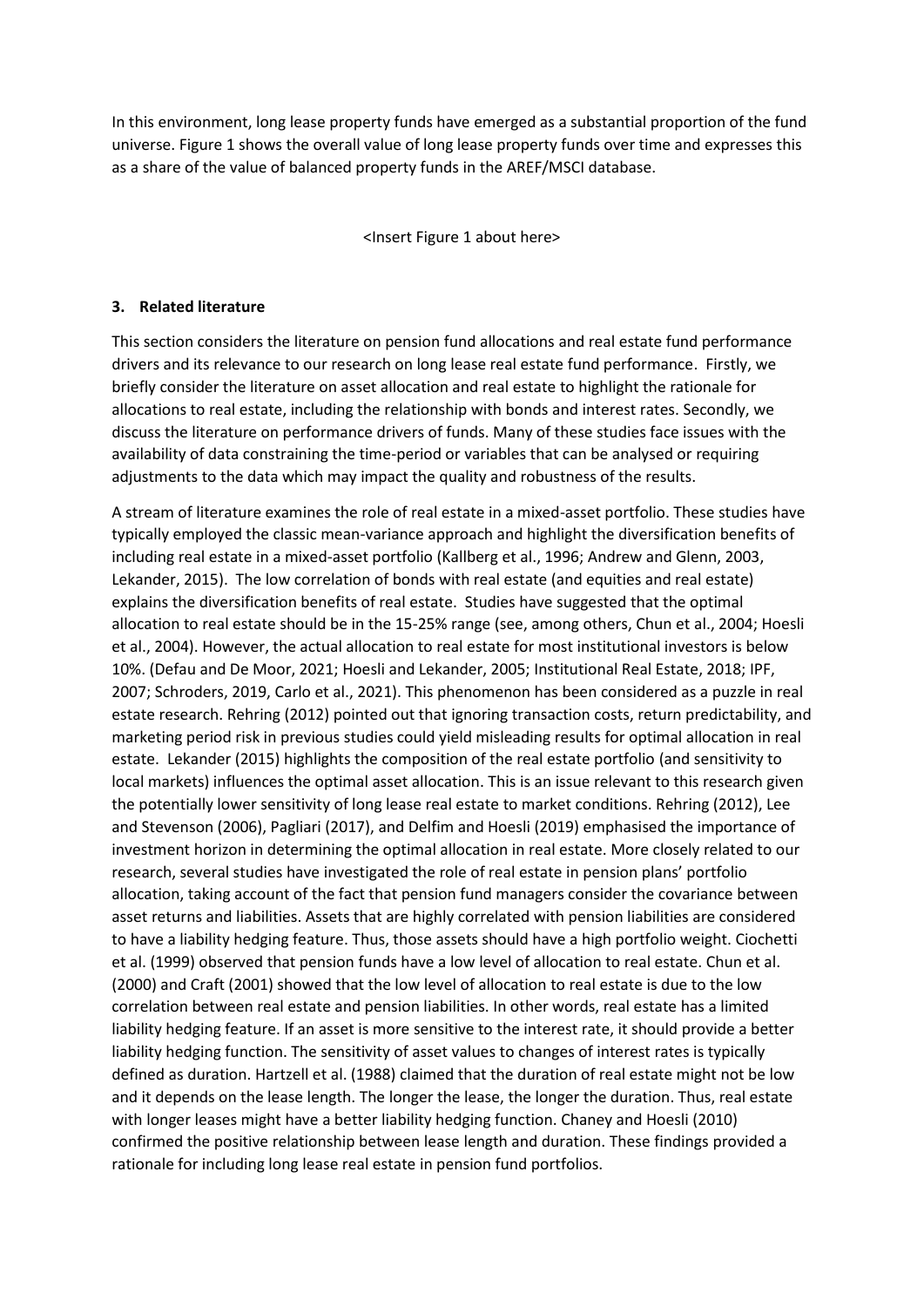Due to the lack of long lease real estate data, the works of Hartzell et al. (1988) and Chaney and Hoesli (2010) are based on simulations. However, due to the recent rapid development of long lease property funds in the UK and the availability of fund performance data, it provides us with the opportunity to analyse the actual risk and return characteristics of long lease property funds. Our research is also closely related to the literature on the drivers of private real estate fund returns and follows the method most widely used in this literature, panel regression. Based on analysis of US private real estate funds, fund size, underlying property market and macroeconomics condition (inflation, GDP growth rate, interest rate changes) are found to be important drivers of fund returns (Tomperi 2010; Arnold et al., 2019). In addition, Arnold et al. (2019) and Farrelly and Stevenson (2016) found that vintage volume has a negative impact on the fund performance. Similar fund performance drivers have been found by analysing European real estate real estate funds. Fuerst and Matysiak (2013) analysed INREV data and found that fund size, investment style, gearing, lagged GDP growth rate, stock market return, and government bond rate are important factors for fund performance. Using a similar dataset, Delfim and Hoesli (2016) found that fund size, investment style, vehicle structure, vintage, gearing and several macroeconomic variables are important factors for fund returns. INREV data includes both open-ended and closed-ended funds and they found that during the global financial crisis, closed-ended funds had greater losses compared to open-ended funds.

In terms of other important drivers of fund returns, Alcock et al. (2013) showed that leverage does not appear to be a reliable long-term strategy to enhance performance based on a sample of private real estate funds across the globe. Another potential driver of fund performance is investment strategy. Based on US private real estate funds from Burgiss, Fisher and Hartzell (2016) showed that there is no performance difference between value-added and opportunistic funds on average. Using Asian private real estate funds from ANREV, Mansley et al. (2020) analysed the performance differences among core, value-added and opportunistic funds. They found no significant difference in returns and systematic risk across funds with different investment strategies but increased specific risk in more opportunistic funds. On a risk-adjusted basis, Bollinger and Palgliari (2019) and Pagliari (2020) found that value-added and opportunistic funds underperform core funds in the US. Focussing on the role of specialisation, based on European private real estate funds from INREV, Fuerst et al. (2021) showed both country specialisation and country-sector specialisation are associated with superior returns while sector specialisation is not.

The above literature on real estate as an asset class can provide diversification benefits to investors and potentially an element of liability hedging for pension funds. Based on simulations, longer lease real estate might be a better liability hedge than balanced real estate funds. However, the return and risk characteristics of long lease real estate and the extent to which it provides liability hedging are under-explored. Given the growth of long lease real estate funds in the UK and the availability of data, it provides the opportunity to investigate the features of long lease real estate and fill this literature gap. This study is also related to the performance of private real estate funds. Previous studies, summarised above, have found that funds size, vintage, gearing, investment style, specialisation and macroeconomic conditions to be important drivers of real estate funds. This study adds another important dimension, analysing the effect of lease structure on fund performance.

## **4. Long Lease Real Estate Funds – Data and Characteristics**

This study uses data from AREF/MSCI on funds complemented with additional data collected directly from fund managers to expand the coverage. The data covers the period between 2004 and 2020.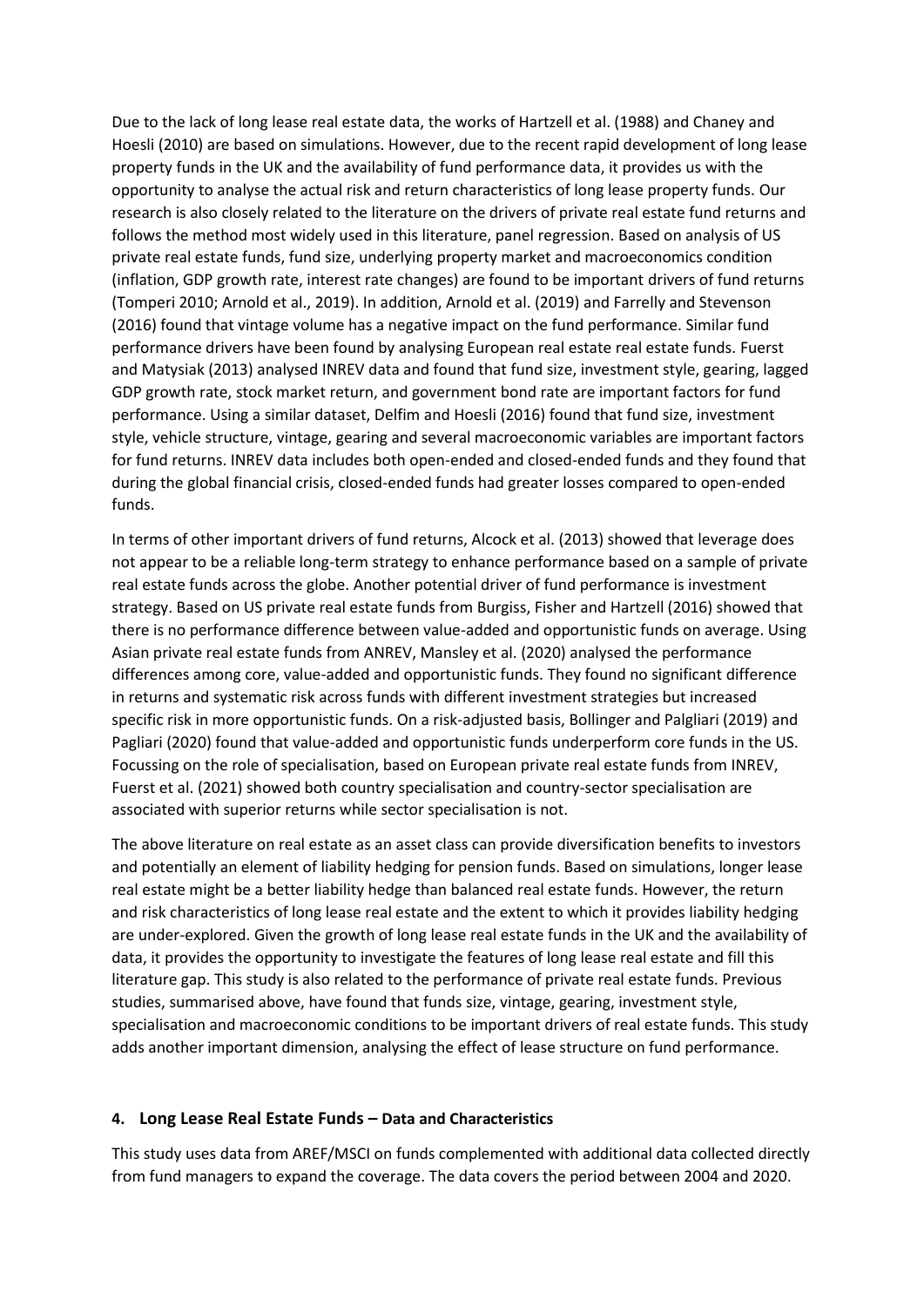Table I below describes key characteristics of long lease property funds, balanced property funds universe, MSCI Monthly Property Index (MPI), and 10-year Gilt Total Return Index. MPI data is from MSCI and 10-year Gilt data is from the Bank of England website. The funds in the sample are tradeable funds, with pricing and returns based on NAV and it is therefore reasonable to compare long lease property funds with both balanced commercial property funds and property market indices as well as potentially with other asset classes. Both long lease property funds and balanced property funds are typically ungeared and hold small cash balances, meaning the fund (NAV) performance broadly reflects their underlying real estate portfolios but with an impact of transaction costs and fund management fees not reflected in the MPI. Amongst long lease property funds there are differences in the focus of the funds with some more focussed on high quality credit and longer leases, but all have performed similarly over the longer term with a standard deviation of five-year returns across funds of only 0.6%. This compares with a comparable figure of 1.2% for balanced property funds<sup>5</sup>.

Figure 2 shows the annual total return performance of long lease property funds, balanced property funds, direct property, and bonds over time. Balanced property funds performed very similarly to direct property. The returns of long lease property funds are less volatile compared to balanced property funds and direct property. Gilt returns have tended to move in the opposite direction to property returns. The correlations between gilt returns and the three property return series are between -0.175 to -0.205.

Long lease property funds have out-performed both balanced property funds and the MPI, despite fund costs (excluded from the MPI measure). Long lease property funds have also been more stable with a standard deviation of annual returns of 7.1% compared to over 12% for balanced property funds and the MPI. This volatility is closer to the standard deviation of gilts return (5.2%). Historically, it appears that long lease property has been both higher returning and lower risk than general commercial property. The returns for long lease property funds, balanced funds and the index all have a negative skew and relatively large tails. The maximum drawdown, in terms of fall in the total return index is under 20% for long lease property compared to nearly 40% for both balanced funds and the index. However, it is markedly higher than for gilts (7.1%) over this period. In terms of risk-adjusted return, long lease property funds have a higher Sharpe ratio than balanced funds or the index but it is lower than gilts over this period on an annual basis.

Long lease property funds have objectives to out-perform gilts (42% by value), provide a real return (43%) or a hybrid, a mix of inflation and fixed uplifts, (15%). This is noticeably different from balanced property funds, which typically seek to provide a diversified commercial property exposure, and, which typically have performance objectives focussed on the peer group e.g. the balanced fund index or a more general property index benchmark like the MPI.

These differences in objectives are reflected in the unexpired lease terms. For longer lease property funds, over 50% of the income is from leases of over 20 years with only 1% from leases of less than 10 years. This compares with balanced funds with over 57% of income from leases of less than 10 years unexpired and less than 5% of income on leases of over 20 years. To find longer lease length real estate, fund managers have invested heavily in sectors outside traditional commercial property the "other" sector - including residential, student accommodation/buildings leased to universities

<sup>&</sup>lt;sup>5</sup> Figures are based on author's calculations. The data for calculations are obtained directly from fund manager and AREF/MSCI.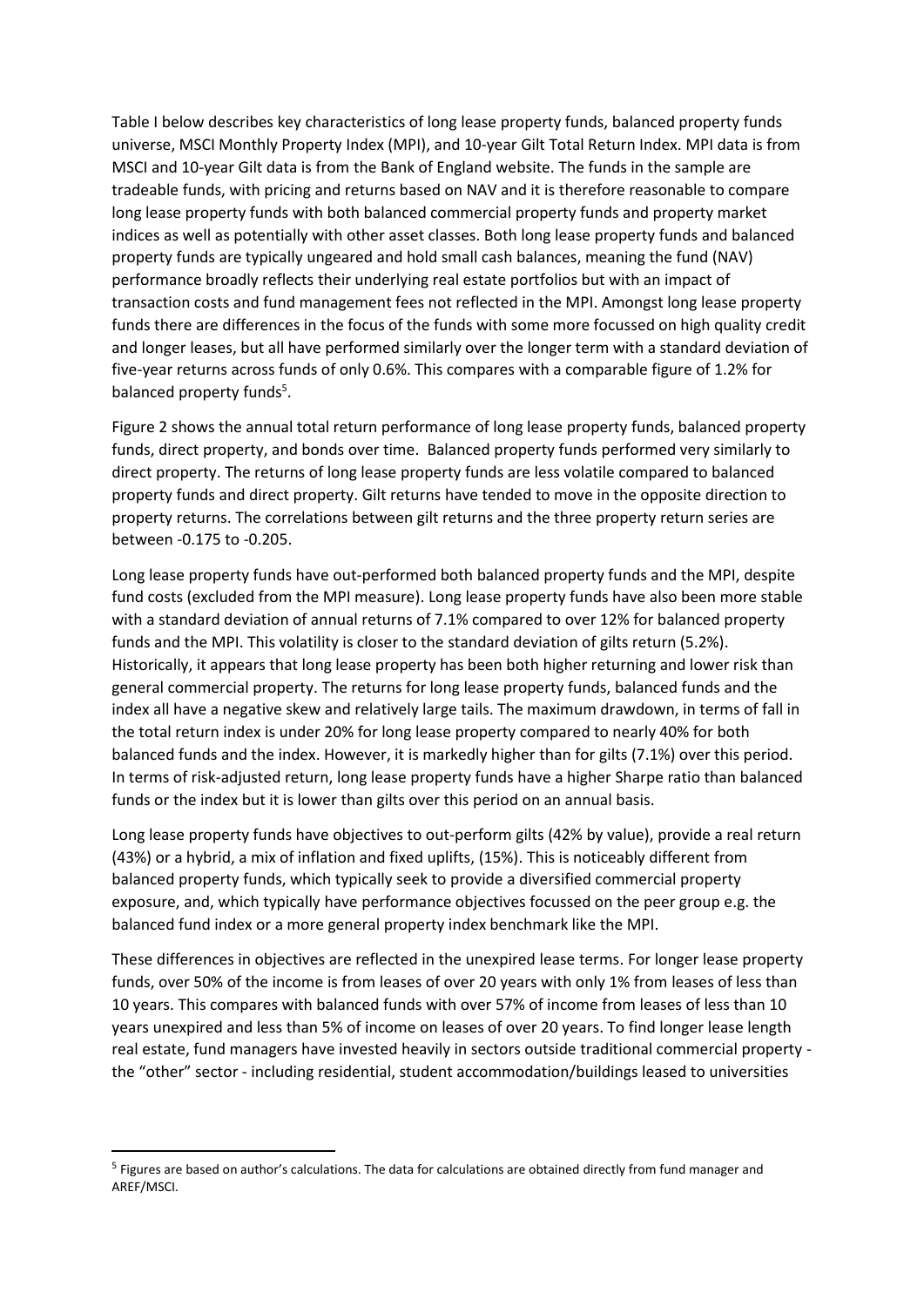and hotels. The "other sector" accounts for 46% of NAV for long lease property funds – this compares to a figure of under 11% for balanced property funds and 10% in the MPI<sup>6</sup>.

<Insert Table I about here>

<Insert Figure 2 about here>

## **5. Performance drivers of long lease real estate and empirical approach**

## **5.1 The drivers of long lease value**

For any property, the value (V) can be broken down between:

- (i) the discounted value of the contracted guaranteed income stream (adjusting for any expected loss through defaults) during the term of the lease (VL);
- (ii) the discounted value of expected income from rental growth beyond any growth specified in the lease contract during the term of the lease (VRG); and
- (iii) the discounted expected value at the end of the lease term, the residual value (VRES).

$$
V = V L + V R G + V R E S \tag{1}
$$

For long lease property, the expectation is that the cash flow is primarily determined through the terms of the lease contract (fixed, fixed uplifts or inflation-linked uplifts) and hence VRG is negligible. VRES will be dependent on expectations of property market fundamentals at the end of the lease and the discount rate. However, VRES is expected to form a relatively small proportion of the overall value for long lease property given that this is discounted over a long period and given the substantial proportion of overall value in the discounted value of the contracted income stream.

Given the certainty of the contracted guaranteed income stream, it is expected that the primary driver of value changes for VL is the discount rate applied to that income. For Government and quasi-Government tenants with negligible default risk, this is expected to reflect a margin over the equivalent bonds to reflect the illiquidity of real estate (with a small premium for default risk for corporates). The value of this element of the overall real estate value should move closely with the bond market. For inflation-linked income streams the value will be affected both by the discount rate and expected inflation. Hence, we have a simple model below:

$$
VLL_{HQ} = f(Gilts)
$$
 (2)

The value of very long lease highest credit quality property (VLL $_{HO}$ ) is a function of the yield to maturity of Government bonds (Gilts). The nominal yield to maturity is determined by both the real interest rate and expected inflation.

For lower credit quality tenants, whilst the expected income is still largely fixed for a long lease property there is more uncertainty about the income stream reflecting both the credit quality of the tenant and the extent of protection from the property. If we assume the expected value at the end

<sup>6</sup> All the figures in this paragraph are based on author's calculations. The data for calculations are obtained directly from fund manager and AREF/MSCI.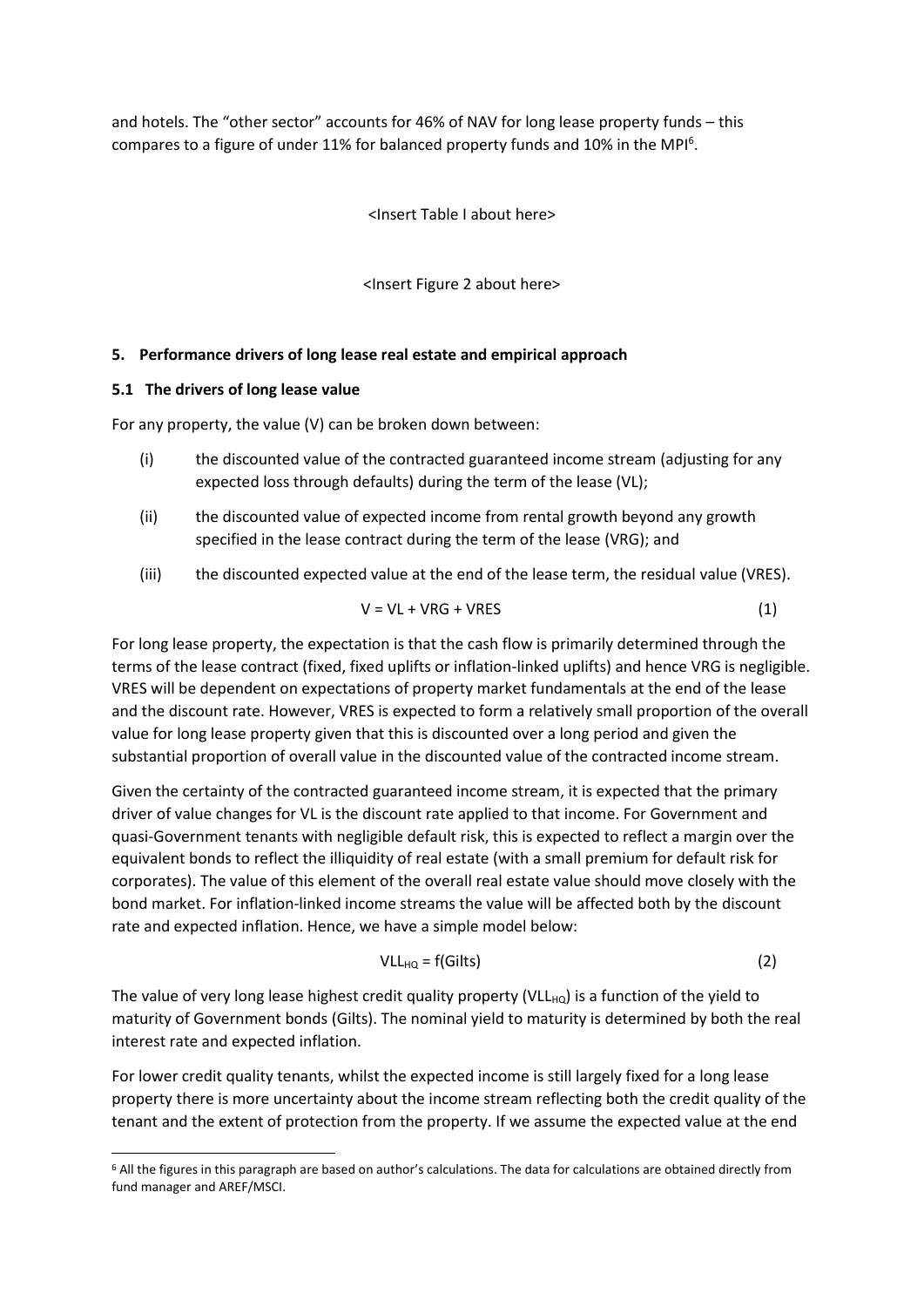of the lease term is related to property market values today, we have a model for lower credit quality or property with less long lease length:

$$
VLL_{LQ} = f(Gilts, Credit Spreads, Property market)
$$
 (3)

The value of low credit quality property (VLL $_{10}$ ) or property with less long lease length is a function of the gilt yield (Gilts), credit spreads and general property market values (Property market). If credit spreads move in line with the wider property market or the protection from the property is the key driver of values for lower credit quality long lease property then the credit spread element may be insignificant and this may simplify to:

$$
VLL_{LQ} = f(Gilts, Property market)
$$
 (4)

Thus, in a generalised form, with these assumptions the value of long lease property is a function of the gilt yield and the property market:

VLL = f(Gilts, Property market) (5)

The returns of long lease property are expected to primarily be a function of changes of gilt yield and property market total return.

#### *5.2 Shift-share analysis*

As outlined in section 4 above, long lease property funds have a very different sectoral structure from balanced property funds. It could be that the performance differences are simply a function of this difference in sector structures – in which case long lease property funds are acting like property but reflecting their sector structure. The literature highlights the importance of market influences. To explore this we use a shift-share approach to identify the extent to which national market movements and sector allocation drive performance. Since we have the sector allocation information for each fund, by using MSCI index for various sectors as the proxy for sector market movement, we are able to construct the expected return, which is the weighted market return (WMR):

$$
WMR_{it} = \sum (M_{S,t} * w_{S,I,t})
$$
\n(6)

Where  $M_{S,t}$  is the market return for sector S in period t, and  $w_{S,I,t}$  is the weight in sector S in fund type I in year t.

The differential performance is the actual return less the expected return given the market returns by sector and sector weights. This differential performance captures the effect of all the other factors beyond market performance and sector structure. These other factors will include fund fees, transaction costs and stock selection, including the characteristics of the assets within each sector, including lease structure.

## *5.3 Regression analysis*

The underlying assets of long lease property funds and balanced property funds differ in terms of lease length. Hence, analysing the difference between these two types of funds allows us to understand the return and risk characteristics of long lease real estate compared to shorter lease real estate. The literature (see, among others, Delfim and Hoesli, 2016; Fuerst et al., 2021; Mansley et al., 2020) typically uses regression analysis to analyse the drivers of performance of real estate funds. Thus, we use the following regression model to examine the difference in performance between long lease funds and balanced funds: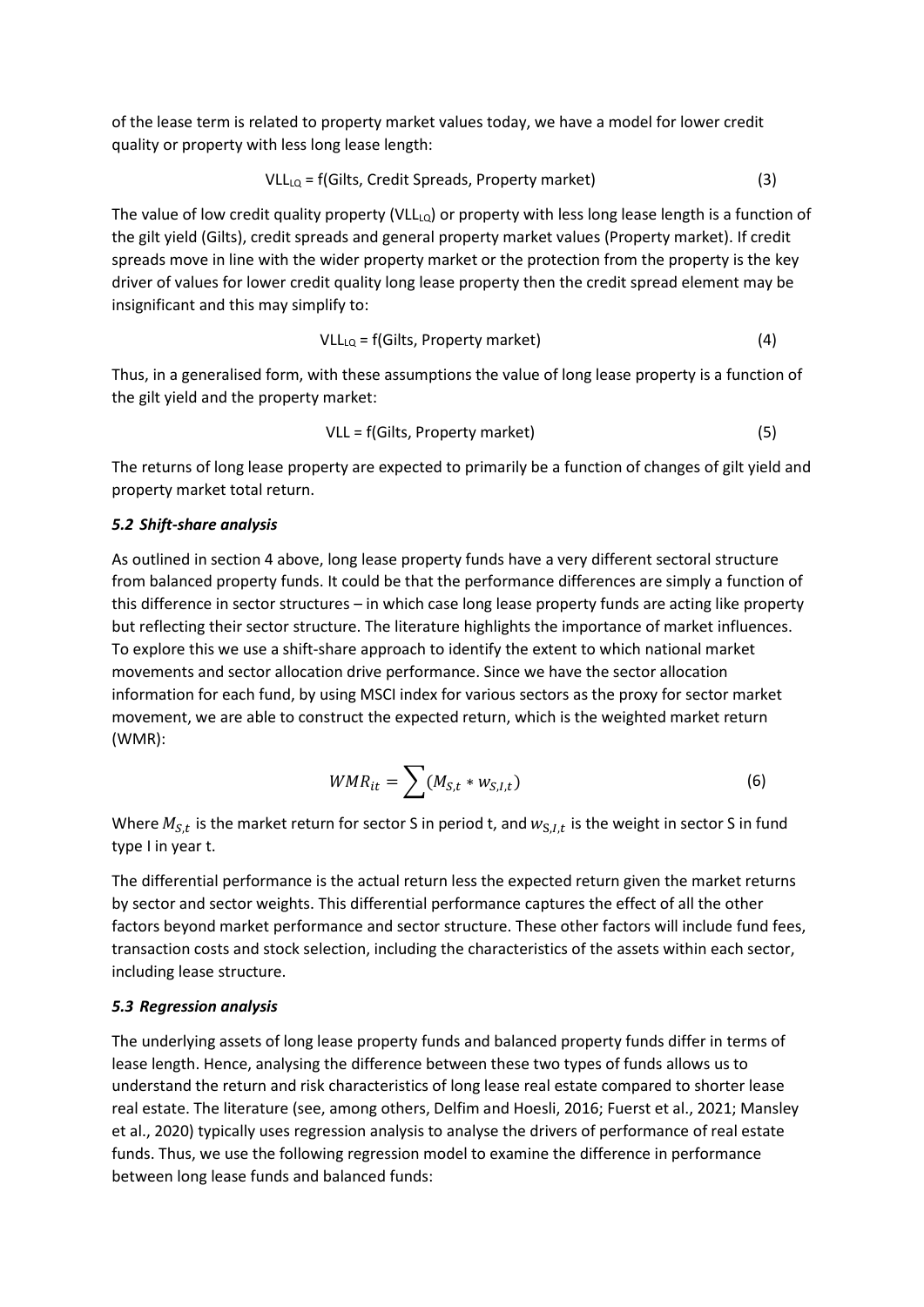$$
Total Return_{it} = \alpha + \beta_1 LongLease_{it} + \beta_2 X_{it} + \varepsilon_{it}
$$
\n(7)

where *Total Return* is the total return of the fund, *LongLease* is a dummy variable that takes a value of 1 if the fund is a long lease fund, otherwise 0. X includes a set of variables that capture the fund characteristics, real estate market conditions, and macroeconomics conditions. Size of the fund has been found to be an important driver of return as mentioned in the literature review section. Following Delfim and Hoesli (2016), we include changes of the yield of 10-year government bonds to capture the impact of bond yield movements. Following Fuerst and Matysiak (2013), we include GDP growth rate to capture the macroeconomic conditions. In addition, we control the underlying real estate market performance by including the real estate market return proxied by the total return of MSCI all property index. All the variable definitions are listed in the Appendix. Following Mansley et al. (2020) and Fuerst et al. (2021), we use ordinary least squares (OLS) regression to estimate the model. Alternative estimation method results and discussion are presented in the robustness check section (Section 6.3). All regressions are estimated with heteroskedasticity-robust standard error.

## **6 Empirical Analysis**

#### *6.1 Shift-share analysis*

To explore whether differences in fund structures explain the relatively strong performance of long lease funds an expected return is calculated using the sector exposures of long lease property and the index returns by sector. This analysis indicates that sector structure has had an insignificant impact on performance overall. It did help reduce the negative impact of the global financial crisis (GFC) when the sector contribution was positive (+1.1% in Q4 2008, +0.8% and +0.6% in Q1 and Q2 2009 respectively).

The differential performance (that element not explained by market performance and sector structures) is illustrated in Figure 2. Given the impact of transaction costs<sup>7</sup> and fund expenses, which will have pulled back performance, it is evident that overall that the long lease property portfolios have out-performed what would have been expected given their sector structure. Positive differential performance was particularly noticeable during the GFC but has also been evident in the aftermath of the EU referendum and more recently with the early impact of Covid-19. Given sector mix is not explaining real estate performance, it appears there is something else driving these performance differences, potentially the difference in lease length and the associated sensitivity to real estate and bond market influences.

#### <Insert Figure 3 about here>

#### *6.2 Regression Estimation*

To mitigate the issue with valuation smoothing, we use annual data for the regression analysis<sup>8</sup>. Table II shows the regression results. Column (1) presents the benchmark regression across all funds.

 $^7$  Long lease property funds have grown dramatically over this period and the vast majority of this growth has come from real estate purchases with the associated acquisition costs (c7%) and this will have adversely affected performance relative to the index.

<sup>8</sup> A large part of any smoothing will have been unwound over a year. Alternatively, we could de-smooth the series, however, fund by fund de-smoothing is subject to substantial estimation error and would shorten the time period for the analysis. The annual data is calculated based on Sept-Sept.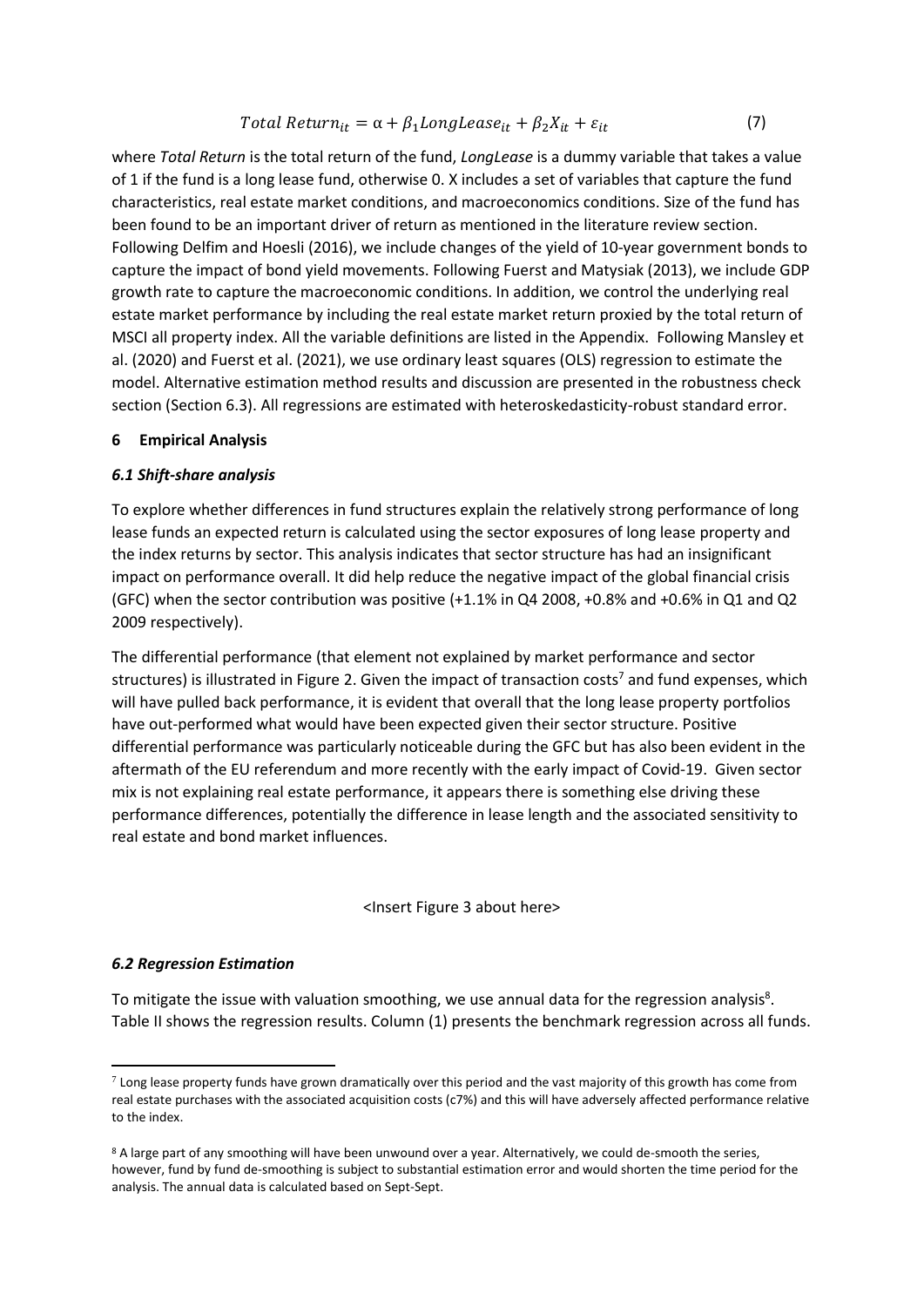The coefficient of *MSCI* is 1.000 and significant at 1% level, this indicates that for every 100 basis points change in the real estate market return, fund returns change by 100 basis points. The coefficient of *Yield10Y* is negative and significant, this indicates that fund return is negatively associated with the changes of the gilt yield. The coefficient of *LongLease* is positive and significant, indicating that long lease funds out-performed balanced funds on average. Since macroeconomic conditions take time to affect the property market and fund performance, we also include the lagged GDP growth rate (*LGDP growth*) and the coefficient is positively significant, this indicates that fund return is positively correlated with GDP growth rate.

Column (2) analyses the differences in sensitivity of returns to real estate and bond markets between long lease funds and balanced funds. The interaction term between MSCI and LongLease (*MSCI\*LongLease*) is negative and significant, this indicates that long lease fund return is less sensitive to the real estate market compared to balanced fund. The interaction term between Yield10Y and LongLease (*Yield10Y\*LongLease*) is insignificant and the coefficient of *Yield10Y* remain negatively significant, this indicates that returns of both types of funds are negatively associated with the changes of the gilt yield and the sensitivities of fund returns to gilt yield changes are the same between the two types of funds.

Columns (3) analyses the differences in performance during the crisis periods between long lease funds and balanced funds. *Crisis* is a dummy variable that takes a value of 1 if the year is 2008,2009, 2016 or 2020, otherwise 0. Those four years cover the GFC, EU referendum, and early Covid-19 periods. Since those periods are associated with poor performance in the real estate market, when the interaction between Crisis and LongLease (*Crisis\*LongLease*) is added, *MSCI\*LongLease* is dropped in the regression model. The coefficient of *Crisis\*LongLease* is significant and positive and the coefficient of *LongLease* becomes insignificant, this indicates that long lease funds outperformed balanced funds during the crisis periods. The reason that long lease funds out-performed balanced funds on average is due to the outperformance of long lease funds during the crisis periods. Both long lease funds and balanced funds have liability hedging features as their performances are negatively associated with gilt yield changes. However, long lease funds have achieved better returns, especially during crisis periods. R-squared of all the models is above 84%, which indicates that our model can explain most of the variations of fund returns. We checked the Variance Inflation Factor (VIF). Since there is no variable with VIF more than 5, we do not have a multicollinearity problem.

<Insert Table II about here>

## *6.3 Robustness Checks*

This section contains a number of robustness checks of the regression estimations. First, following the methodology of Delfim and Hoesli (2016), the regression analysis was repeated using random effect panel regressions, which allows us to control for unobserved fund characteristics. Fixed effect panel regression was not appropriate for this study because *LongLease* is a time-invariant variable and the main variable of our interest, using the fixed effect model would eliminate *LongLease*. Table III shows the estimation results of random effect panel regressions. The results are consistent with the pooled OLS estimations in Table II. Second, robust M-estimation is a regression method that is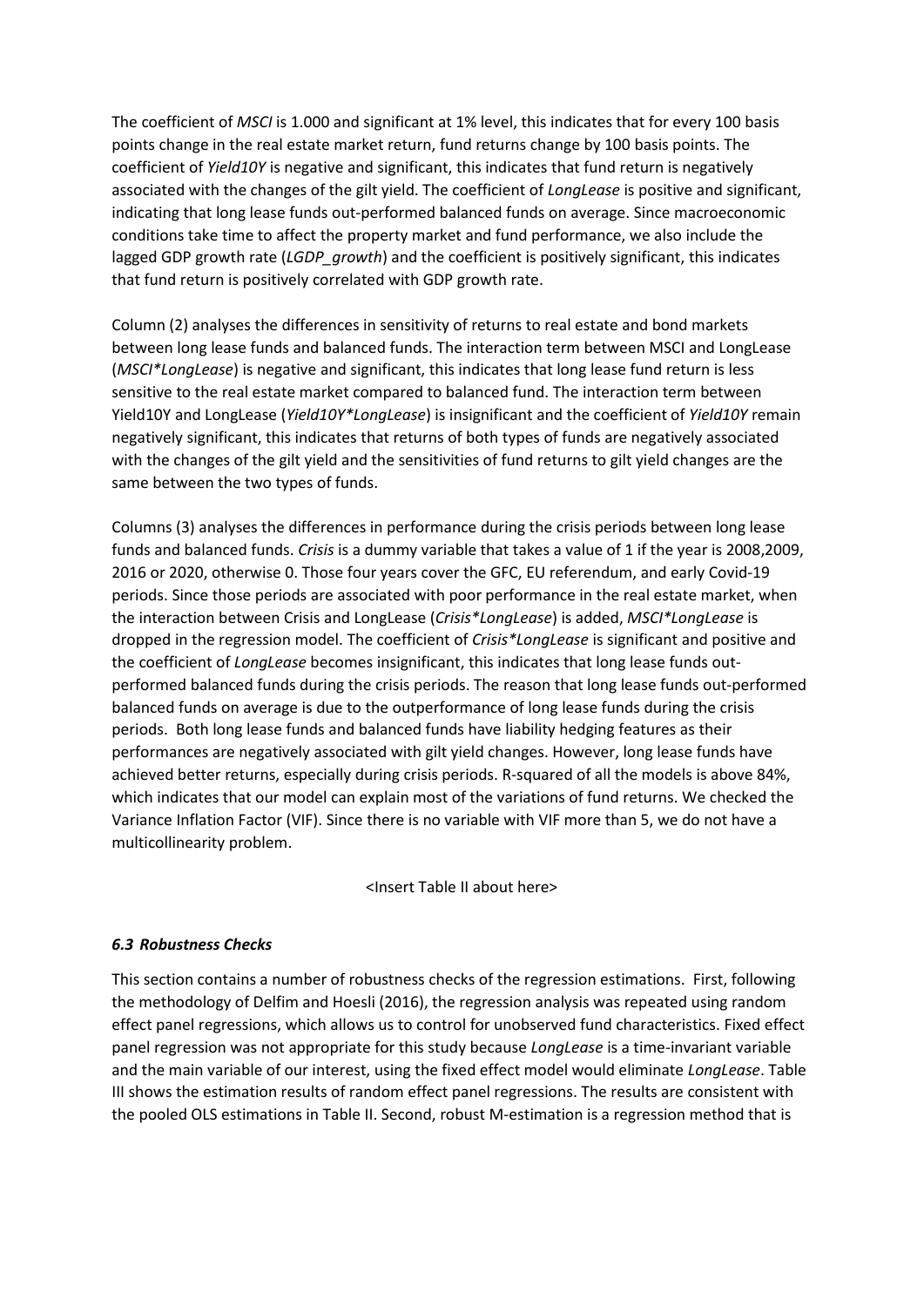used when the distribution of residual is not normal (Susanti and Pratiwi, 2014)<sup>9</sup>. Table IV shows the estimation results with robust M-estimation. The results are consistent with the least square estimation in Table II. Third, as discussed in Sections 4 and 5.2, long lease property funds and balanced property funds may also differ in holding different types of commercial real estate. To control for the heterogeneity of asset holdings and in particular sector exposures, we use WMR instead of MSCI to capture the underlying market movement, which should reduce the impact of sector differences in driving performance differences. Table V shows the estimation results with WMR. The results are consistent with the estimation using MSCI shown in Table II. Even considering the possible differences in asset holding between two types of funds, long lease funds still outperformed balanced funds, and this is mainly due to the outperformance during the crisis periods.

<Insert Table III about here>

<Insert Table IV about here>

<Insert Table V about here>

## **6 Conclusions**

The purpose of this paper is to explore the growth of long lease real estate funds and to understand the return and risk characteristics of long lease real estate. Previous research on long lease real estate has been based on simulations. This paper analyses the actual performance and risk of these funds.

Long lease real estate funds are now a substantial part of the UK fund universe with a value of over £15bn. Their growth has been associated with a general de-risking of UK pension schemes over the last two decades, a supportive regulatory position and strong relative performance.

Long lease real estate funds have out-performed balanced property funds and gilt total returns on average over the 2004-20 period. Their volatility has been far closer to gilts than the wider property market. Consequently, they have out-performed balanced property funds (and direct property) on a risk-adjusted return basis. Long lease real estate funds have far higher exposure to "other" property and less exposure to retail and offices than balanced funds but this difference in sector allocation does not explain their outperformance. Adjusting for sector exposure, long lease funds have still outperformed, particularly during the GFC, aftermath of the EU referendum and Covid-19 periods. It shows the defensive nature of long lease real estate during economic uncertainty and economic downturn periods.

Long lease funds typically have objectives to out-perform gilts or to provide a real return in contrast to balanced property funds that have performance objectives focussed on the peer group e.g. the balanced fund index or a more general property index benchmark. Comparing long lease funds with balanced funds (funds with general property market exposure), both types of funds are negatively associated with gilt yield changes but only weakly. Perhaps surprisingly, there is not a significant

<sup>9</sup> Robust regression estimator is more reliable and efficient than least square estimator when the distribution of residual is not normal.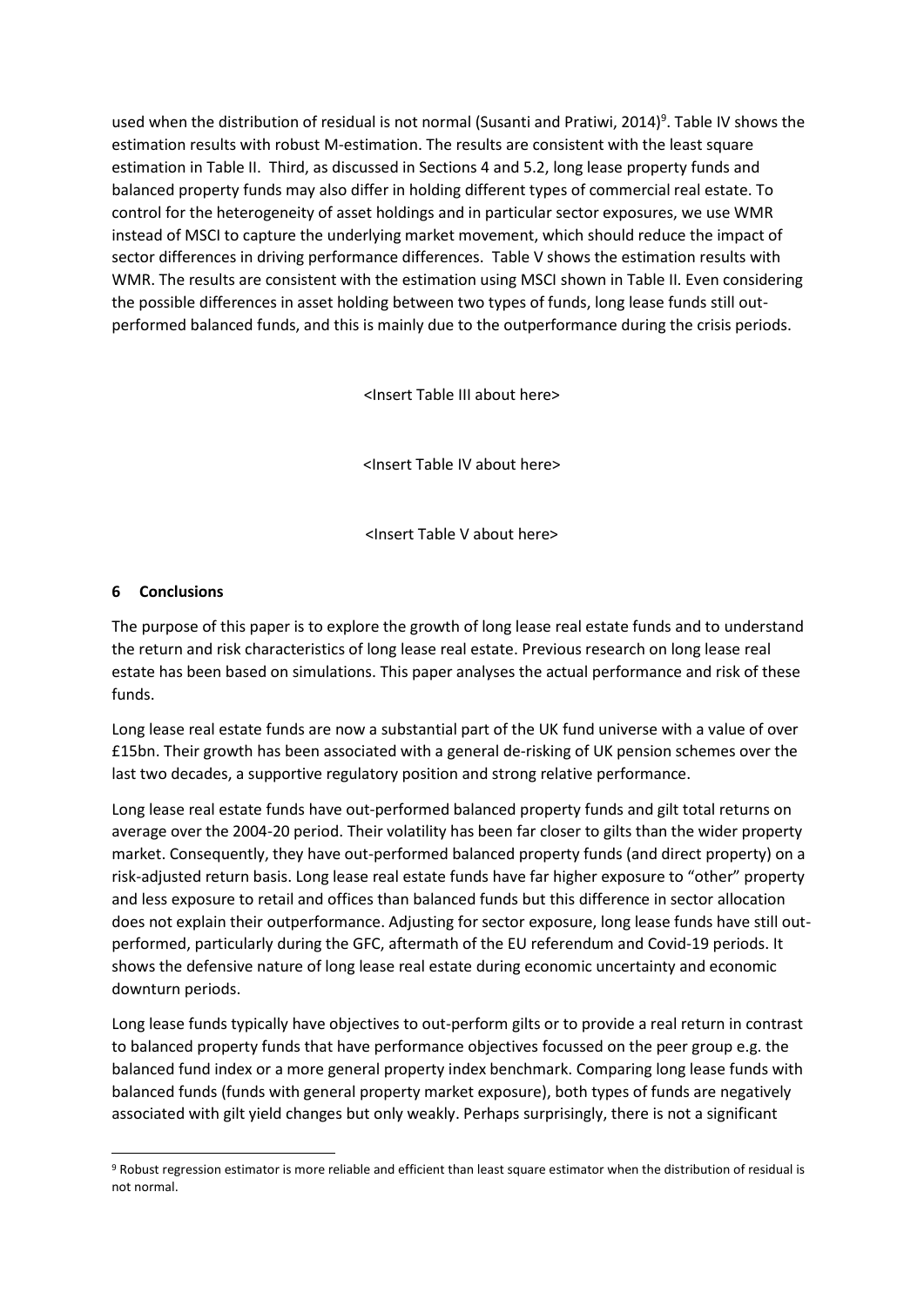difference in the short-term sensitivity to gilt yield changes between balanced property funds and long lease funds. Long lease funds are less sensitive to the real estate market than balanced funds, especially during crisis periods. These defensive properties, the alignment of objectives and the negative correlation with gilt yields support the Pensions Regulator position that long lease real estate is suitable for long-term matching purposes. However, we find no evidence that long lease funds are a more reliable short-term liability-matching asset than balanced property funds.

For pension fund trustees, managers and consultants a key question is how to de-risk their portfolio in an environment of very low interest rates and bond yields. This paper highlights that long lease real estate funds have provided attractive risk-adjusted returns. Long lease real estate funds are treated as a matching asset by The Pensions Regulator and have objectives that appear well aligned with longer term liability matching. However, we find no evidence that they have a significantly stronger correlation with bond yields than balanced real estate funds and so some caution regarding their liability matching characteristics in the short term is appropriate.

For real estate fund managers, this paper highlights the strong performance of these funds and given the factors that have driven the growth of these funds, the market appetite is likely to remain strong.

For real estate investors and developers, the strong demand for long lease real estate, reflecting the factors outlined in this paper, is likely to persist creating an opportunity for those that can deliver assets to help satisfy that demand. Similarly, for occupiers, particularly those with assets and covenants that provide a strong degree of income security, highlights the opportunity to sell assets to long lease real estate funds and investors.

Given limited data availability and information about long lease funds, we are unable to test the duration of long lease real estate comprehensively or look at liability matching characteristics over longer time horizons. Future research, with a more extended time series of long lease funds data and the actual lease and property level information could examine in more depth how lease structure affects the performance, risk, and liability hedging characteristics of real estate assets over different investment horizons. In addition, future research could also explore more directly with real estate fund managers the extent to which liability matching characteristics are taken into account in asset selection and how this is reflected in fund performance and the relationship of fund performance with bond yields.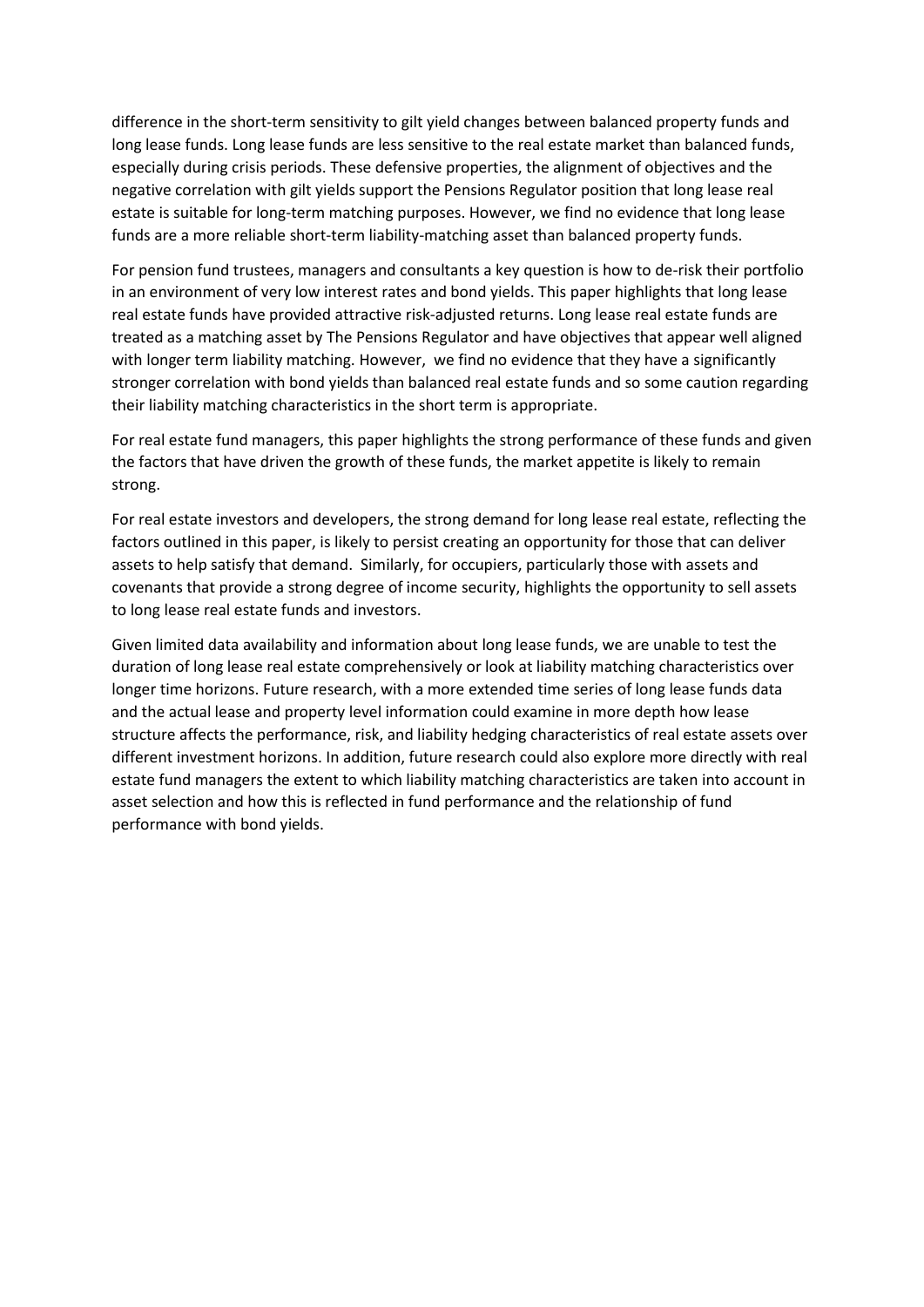## **References**

Alcock, J., Baum, A., Colley, N. and Steiner, E., 2013. The role of financial leverage in the performance of private equity real estate funds. *The Journal of Private Equity*, *17*(1), pp.80-91.

Andrew, M. and Glenn, M., 2003. Public and private real estate in a mixed-asset portfolio. *Journal of Real Estate Portfolio Management*, *9*(3), pp.193-203.

Arnold, T.R., Ling, D.C. and Naranjo, A., 2019. Private equity real estate funds: returns, risk exposures, and persistence. *The Journal of Portfolio Management*, *45*(7), pp.24-42.

Bollinger, M.A. and Pagliari, J.L., 2019. Another Look at Private Real Estate Returns by Strategy. *The Journal of Portfolio Management*, *45*(7), pp.95-112.

Carlo, A., Eichholtz, P. and Kok, N., 2021. Three Decades of Global Institutional Investment in Commercial Real Estate. *The Journal of Portfolio Management*, *47*(10), pp.25-40.

Chaney, A. and Hoesli, M., 2010. The interest rate sensitivity of real estate. *Journal of Property Research*, *27*(1), pp.61-85.

Chun, G.H., Ciochetti, B.A. and Shilling, J.D., 2000. Pension‐Plan Real Estate Investment in an Asset– Liability Framework. *Real Estate Economics*, *28*(3), pp.467-491.

Chun, G.H., Sa-Aadu, J. and Shilling, J.D., 2004. The role of real estate in an institutional investor's portfolio revisited. *The Journal of Real Estate Finance and Economics*, *29*(3), pp.295-320.

Ciochetti, B., Sa-Aadu, J. and Shilling, J., 1999. Determinants of real estate asset allocations in private and public pension plans. *The Journal of Real Estate Finance and Economics*, *19*(3), pp.193-210.

Craft, T., 2001. The role of private and public real estate in pension plan portfolio allocation choices. *Journal of Real Estate Portfolio Management*, *7*(1), pp.17-23.

Defau, L. and De Moor, L., 2021. The investment behaviour of pension funds in alternative assets: Interest rates and portfolio diversification. *International Journal of Finance & Economics*, *26*(1), pp.1424-1434.

Delfim, J.C. and Hoesli, M., 2016. Risk factors of European non-listed real estate fund returns. *Journal of Property Research*, *33*(3), pp.190-213.

Delfim, J.C. and Hoesli, M., 2019. Real estate in mixed-asset portfolios for various investment horizons. *The Journal of Portfolio Management*, *45*(7), pp.141-158.

Farrelly, K. and Stevenson, S., 2016. Performance drivers of private real estate funds. *Journal of Property Research*, *33*(3), pp.214-235.

Fisher, L.M. and Hartzell, D.J., 2016. Class differences in real estate private equity fund performance. *The Journal of Real Estate Finance and Economics*, *52*(4), pp.327-346.

Fuerst, F., Mansley, N. and Wang, Z., 2021. Do Specialist Funds Outperform? Evidence from European Non-Listed Real Estate Funds. *Research in International Business and Finance. 58,*  p.101434.

Fuerst, F. and Matysiak, G., 2013. Analysing the performance of nonlisted real estate funds: a panel data analysis. *Applied Economics*, *45*(14), pp.1777-1788.

Hartzell, D.J., Shulman, D.G., Langetieg, T.C. and Leibowitz, M.L., 1988. A look at real estate duration. *Journal of Portfolio Management*, *15*(1), p.16.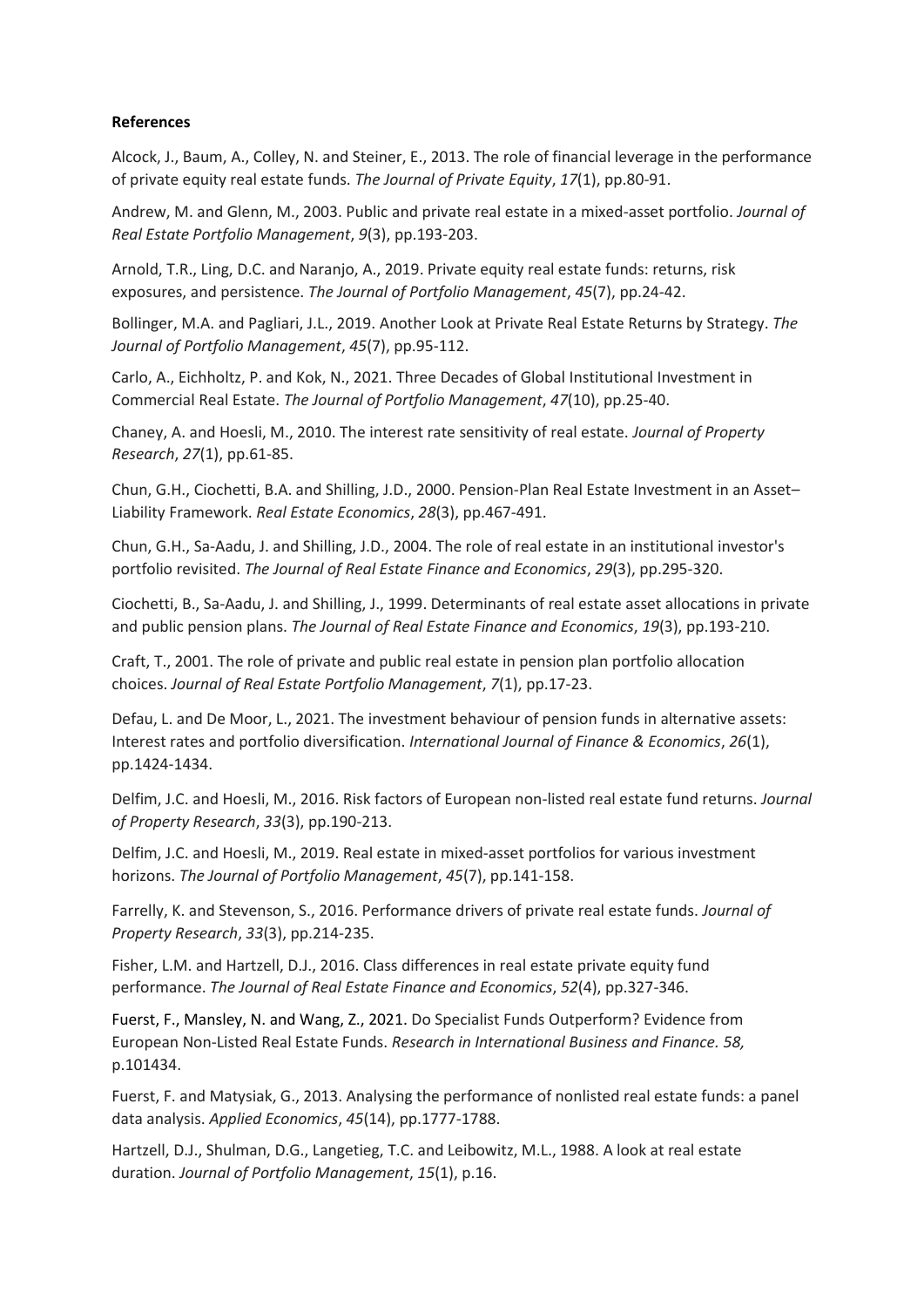Hoesli, M. and Lekander, J., 2005. Suggested vs. Actual Institutional Allocation to Real Estate in Europe: A Matter of Size. *FAME Research Paper*, (149), International Center for Financial Asset Management and Engineering.

Hoesli, M., Lekander, J. and Witkiewicz, W., 2004. International evidence on real estate as a portfolio diversifier. *Journal of Real Estate Research*, *26*(2), pp.161-206.

Kallberg, J.G., Liu, C.H. and Greig, D.W., 1996. The role of real estate in the portfolio allocation process. *Real Estate Economics*, *24*(3), pp.359-377.

Kallberg, J.G., Liu, C.H. and Greig, D.W., 1996. The role of real estate in the portfolio allocation process. *Real Estate Economics*, *24*(3), pp.359-377.

Institutional Real Estate, INC., 2018, 2018 Institutional Investor Real Estate Trends, available at [https://irei.com/wp-content/uploads/woocommerce\\_uploads/2018/04/2018\\_IRE-Trends-](https://irei.com/wp-content/uploads/woocommerce_uploads/2018/04/2018_IRE-Trends-Survey.pdf)[Survey.pdf](https://irei.com/wp-content/uploads/woocommerce_uploads/2018/04/2018_IRE-Trends-Survey.pdf) (accessed 20 October 2021).

IPF, 2007, Asset Allocation in the Modern World, available at <https://www.ipf.org.uk/resourceLibrary/asset-allocation-in-the-modern-world--july-2007-.html> (accessed 20 October 2021)

IPF, 2020, Long-Term Value Methodologies in Commercial Real Estate Lending Analysis, available at *[https://www.ipf.org.uk/resourceLibrary/ipf-long-term-value-methodologies-in-commercial-real](https://www.ipf.org.uk/resourceLibrary/ipf-long-term-value-methodologies-in-commercial-real-estate-lending--july-2020--full-report-.html)[estate-lending--july-2020--full-report-.html](https://www.ipf.org.uk/resourceLibrary/ipf-long-term-value-methodologies-in-commercial-real-estate-lending--july-2020--full-report-.html)* (accessed 20 April 2021)

Lee, S. and Stevenson, S., 2006. Real estate in the mixed‐asset portfolio: the question of consistency. *Journal of Property Investment & Finance*, *24*(1), pp. 123-135.

Lekander, J.R., 2015. Real estate portfolio construction for a multi-asset portfolio. *Journal of Property Investment & Finance*, *33*(6), pp. 548-573.

Mansley, N., Tse, T.C.M. and Wang, Z., 2020. Risk classification of Asian real estate funds and their performance. *Pacific-Basin Finance Journal*, *63*, p.101400.

MSCI, 2019, UK Lease Events Review, available at [https://www.msci.com/www/research-paper/uk](https://www.msci.com/www/research-paper/uk-lease-events-review-november/01646887740)[lease-events-review-november/01646887740](https://www.msci.com/www/research-paper/uk-lease-events-review-november/01646887740) (accessed 20 April 2021)

Pagliari Jr, J.L., 2017. Another Take on Real Estate's Role in Mixed‐Asset Portfolio Allocations. *Real Estate Economics*, *45*(1), pp.75-132.

Pagliari Jr, J.L., 2020. Real Estate Returns by Strategy: Have Value‐Added and Opportunistic Funds Pulled Their Weight?. *Real Estate Economics*, *48*(1), pp.89-134.

Pension Protection Fund, 2020, The Purple Book 2020, available at [https://www.ppf.co.uk/sites/default/files/2020-12/PPF\\_Purple\\_Book\\_20.pdf](https://www.ppf.co.uk/sites/default/files/2020-12/PPF_Purple_Book_20.pdf) (accessed 20 April 2021)

Rehring, C., 2012. Real Estate in a Mixed‐Asset Portfolio: The Role of the Investment Horizon. *Real Estate Economics*, *40*(1), pp.65-95.

Schroders, 2019, Institutional Investor Study 2019, available at <https://www.schroders.com/en/sg/institutional-investor/insights/institutional-investor-study/> (accessed 20 October 2021)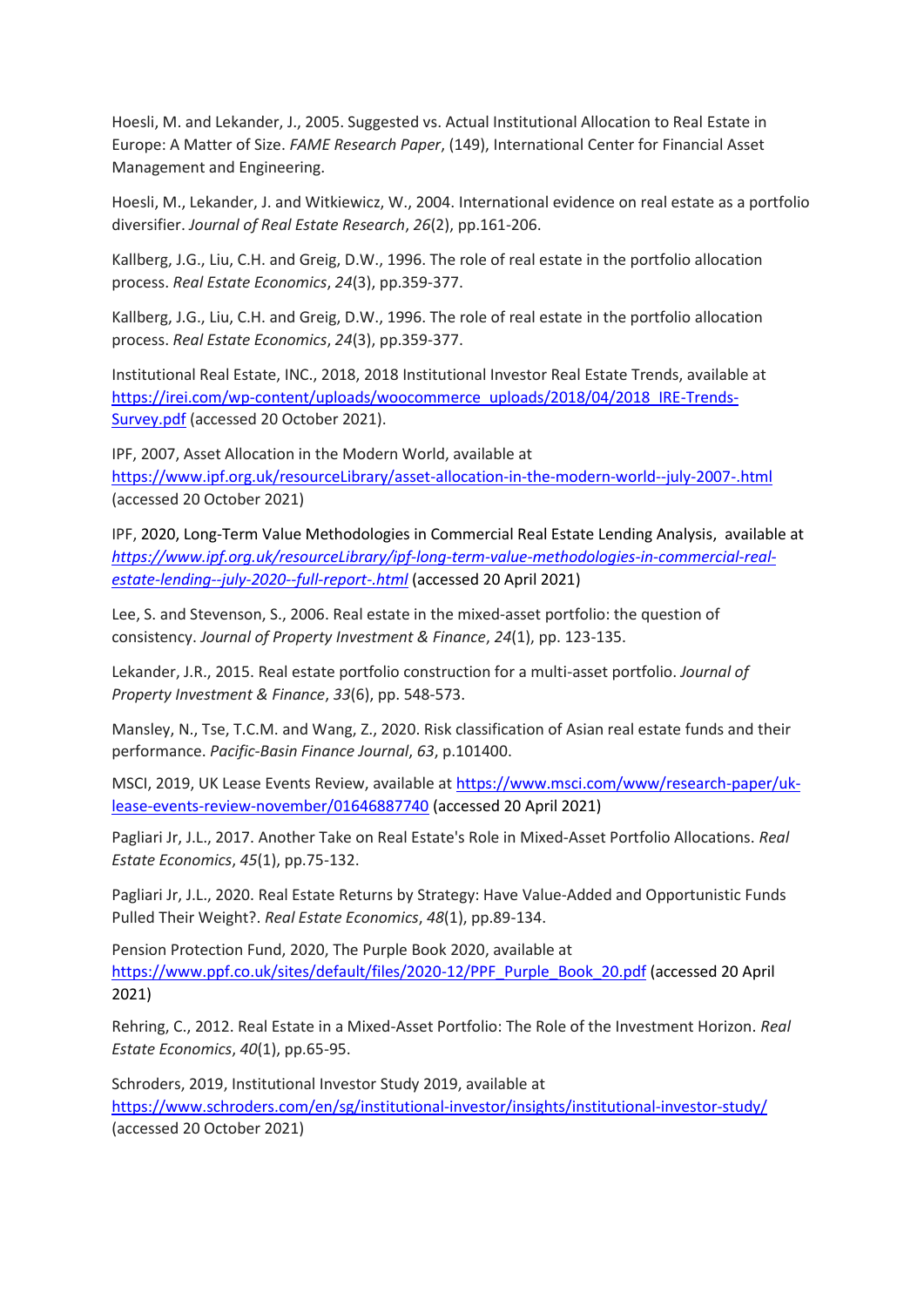Susanti, Y. and Pratiwi, H., 2014. M estimation, S estimation, and MM estimation in robust regression. *International Journal of Pure and Applied Mathematics*, *91*(3), pp.349-360.

The Pension Regulator, 2019, DB investment, available at [https://www.thepensionsregulator.gov.uk/en/document-library/regulatory-guidance/db](https://www.thepensionsregulator.gov.uk/en/document-library/regulatory-guidance/db-investment/matching-db-assets)[investment/matching-db-assets.](https://www.thepensionsregulator.gov.uk/en/document-library/regulatory-guidance/db-investment/matching-db-assets) (accessed 20 April 2021)

Tomperi, I., 2010. Performance of private equity real estate funds. *Journal of European Real Estate Research*, *G*(2), pp.96-116

UBS, 2015. A long term perspective on pension fund investment – Pension Fund Indicators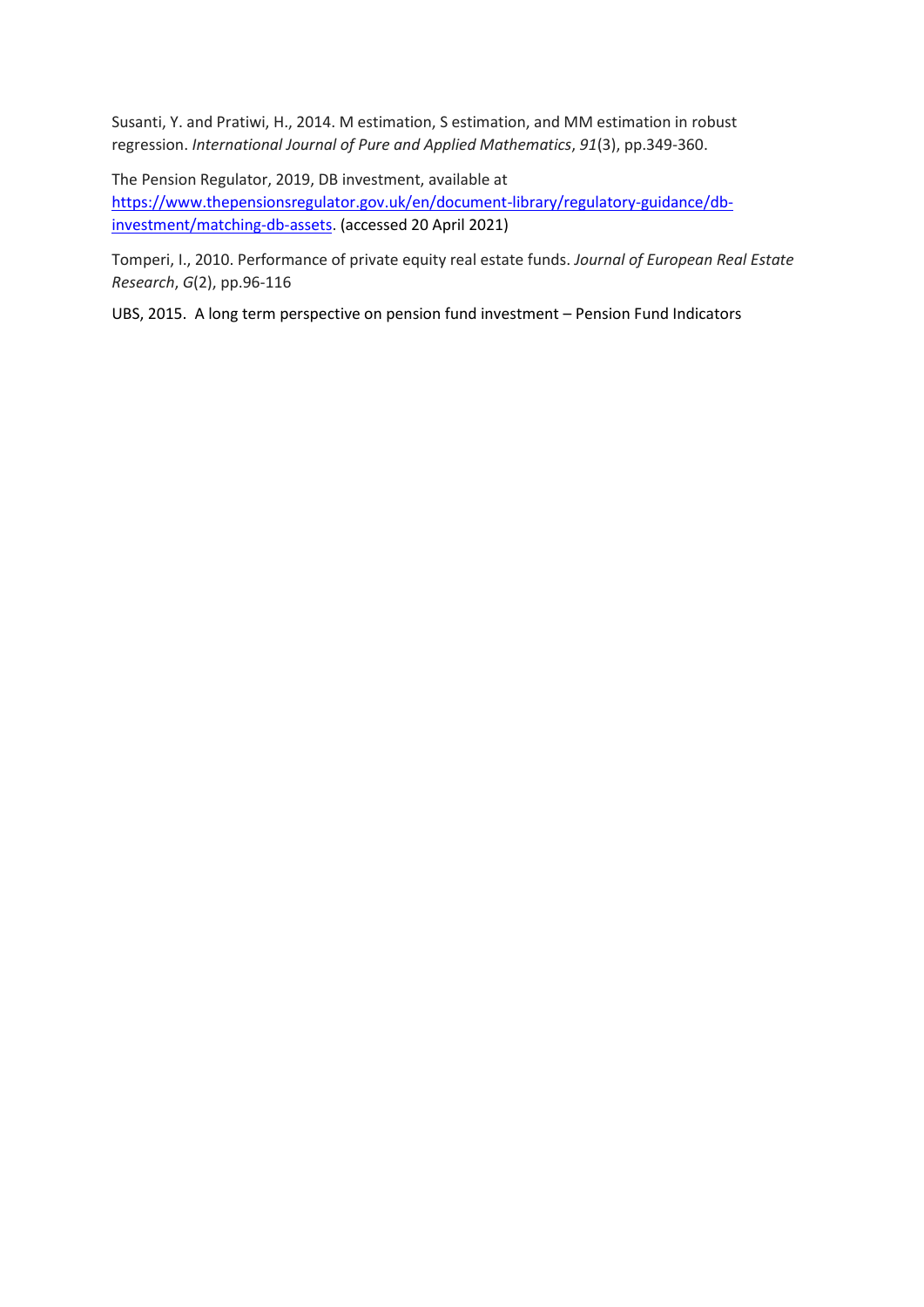## **Appendix: Variable definition**

| Variable                     | Definition                                          |  |
|------------------------------|-----------------------------------------------------|--|
| Depend variable              |                                                     |  |
| <b>Total Return</b>          | Annual total return                                 |  |
| <b>Independent variables</b> |                                                     |  |
| <b>MSCI</b>                  | Direct real estate return: total return of MSCI all |  |
|                              | property                                            |  |
| <b>NAV</b>                   | Net asset value in £m in previous year              |  |
| LongLease                    | Dummy variable that takes a value of 1 if the       |  |
|                              | fund is a long lease fund, otherwise 0.             |  |
| Yield10Y                     | Annual change of 10-year government bond            |  |
|                              | yield                                               |  |
| GDP_growth                   | Annual GDP growth rate                              |  |
| LGDP growth                  | Lagged annual GDP growth rate                       |  |
| Crisis                       | Dummy variable that takes a value of 1 if the       |  |
|                              | year is 2008, 2009, 2016 or 2020, otherwise 0.      |  |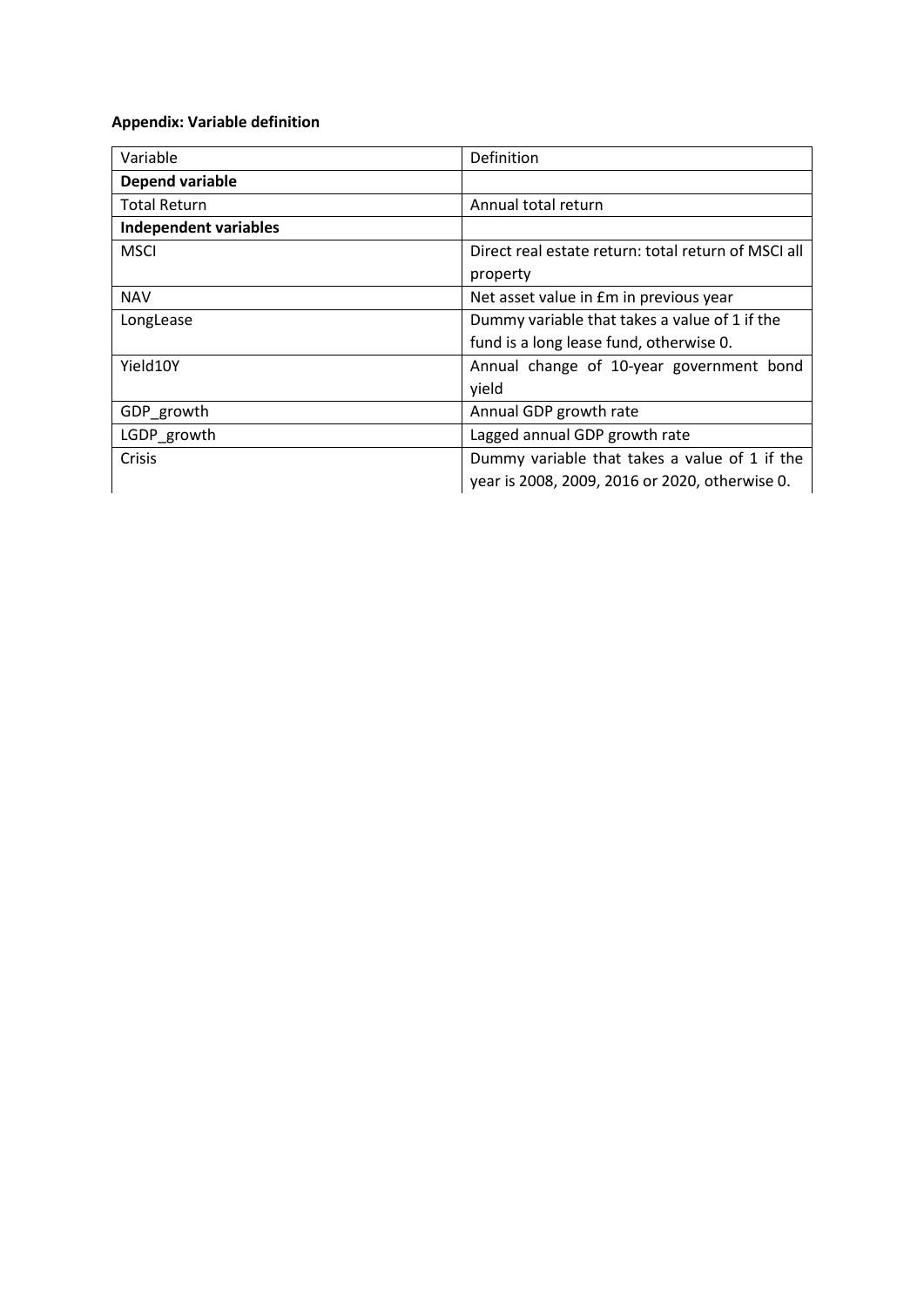|  | Table I: Long lease property and balanced fund characteristics |  |  |
|--|----------------------------------------------------------------|--|--|
|--|----------------------------------------------------------------|--|--|

|                                            | Long Lease<br>Property<br><b>Funds</b> | <b>Balanced</b><br>Property<br>Funds | <b>MSCI</b><br>Monthly<br>Property<br>Index | 10-year Gilt<br><b>Total Return</b><br>Index |
|--------------------------------------------|----------------------------------------|--------------------------------------|---------------------------------------------|----------------------------------------------|
| NAV £bn Sept 2020                          | 14.8                                   | 30.0                                 | 37.0                                        |                                              |
| Gearing Sept 2020<br>((Cash-Debt)/NAV)     | $-1.9%$                                | $-6.9%$                              | 0                                           |                                              |
| Exposure to "other" (%)                    | 45.5                                   | 10.6                                 | 5.4                                         |                                              |
| Annualised Return Sep 2004-<br>Sep 2020    | 6.6%                                   | 4.8%                                 | 6.1%                                        | 6.1%                                         |
| Mean Qtly Return                           | 1.6%                                   | 1.2%                                 | 1.6%                                        | 1.6%                                         |
| <b>Mean Annual Return</b>                  | 6.9%                                   | 5.5%                                 | 6.9%                                        | 6.2%                                         |
| Max "Drawdown"                             | $-19.7%$                               | $-39.0%$                             | $-36.7%$                                    | $-7.1%$                                      |
| SD<br>Quarterly<br>returns<br>(annualised) | 4.1%                                   | 7.0%                                 | 7.1%                                        | 6.8%                                         |
| SD - Annual returns                        | 7.1%                                   | 12.3%                                | 12.4%                                       | 5.2%                                         |
| Sharpe Ratio - Annual Return               | 0.75                                   | 0.33                                 | 0.43                                        | 0.90                                         |
| Minimum Quarterly Return                   | $-5.9%$                                | $-13.4%$                             | $-13.5%$                                    | $-7.1%$                                      |
| <b>Skewness</b>                            | $-1.4$                                 | $-1.8$                               | $-1.7$                                      | $-0.1$                                       |
| <b>Kurtosis</b>                            | 4.7                                    | 5.0                                  | 5.0                                         | 0.3                                          |

Source: MSCI, author's calculations.

Notes: Annual returns are for Sept-Sept. Max drawdown refers to the maximum decline in the total return index. The MPI does not allow for fund expense and management costs. For the calculation of Sharpe ratio, the risk-free rate is the yield of 3-month government bond divided by 4.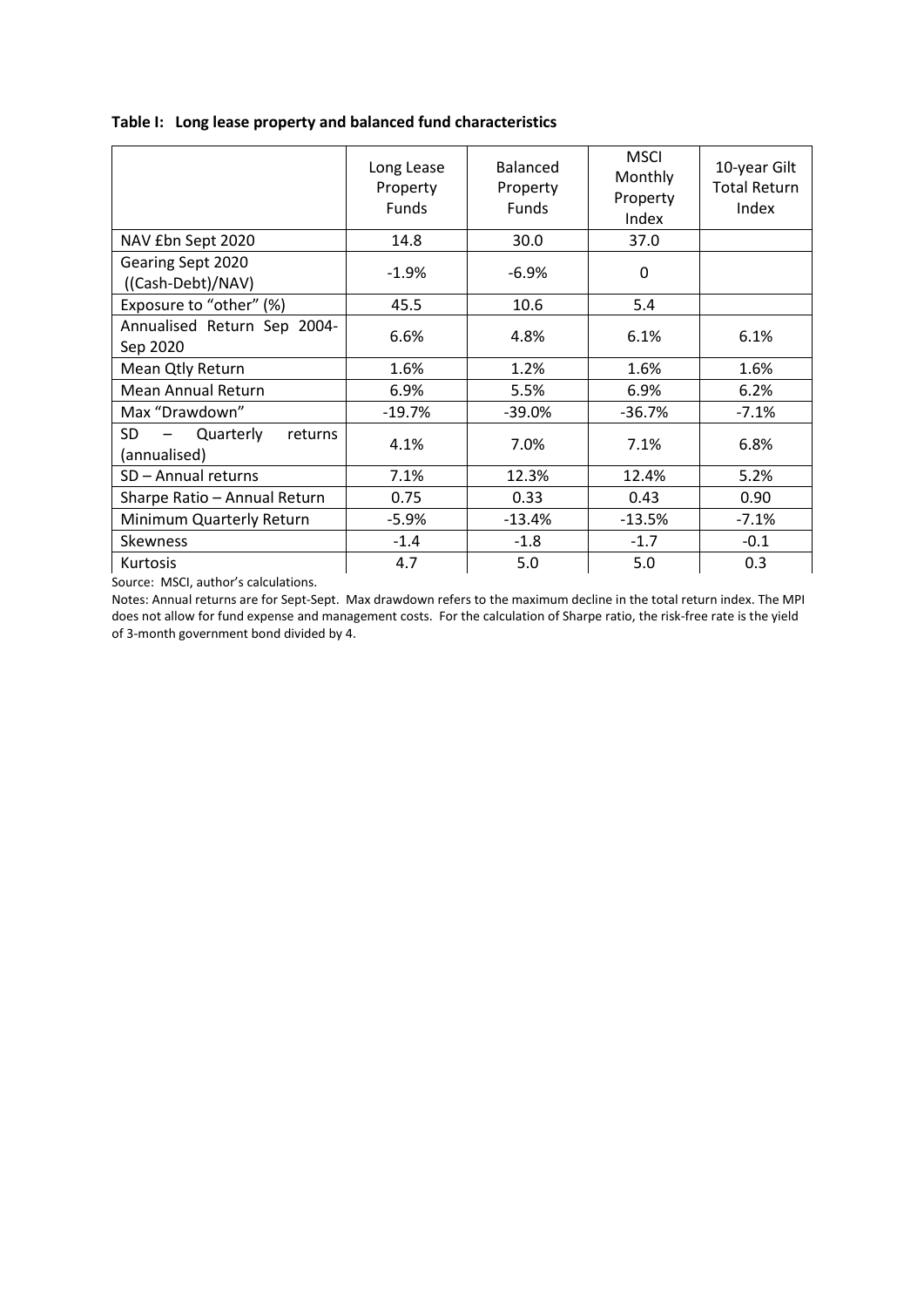## **Table II: Regression results**

|                    | (1)                 | (2)                 | (3)                   |
|--------------------|---------------------|---------------------|-----------------------|
|                    | <b>Total Return</b> | <b>Total Return</b> | <b>Total Return</b>   |
| <b>MSCI</b>        | $1.000***$          | $1.072***$          | $1.004***$            |
|                    | (28.41)             | (35.28)             | (25.03)               |
| <b>NAV</b>         | 0.000               | 0.000               | 0.000                 |
|                    | (0.97)              | (1.32)              | (1.11)                |
| LongLease          | $1.870***$          | $5.354***$          | $-0.386$              |
|                    | (2.63)              | (6.12)              | $(-0.59)$             |
| Yield10Y           | $-0.008**$          | $-0.008**$          | $-0.009$ <sup>*</sup> |
|                    | $(-2.56)$           | $(-2.32)$           | $(-1.73)$             |
| GDP_growth         | $-0.081$            | $-0.045$            | $-0.146$              |
|                    | $(-0.93)$           | $(-0.56)$           | $(-1.15)$             |
| LGDP_growth        | $0.411***$          | $0.370**$           | $0.414***$            |
|                    | (2.35)              | (2.24)              | (2.45)                |
| MSCI*LongLease     |                     | $-0.581***$         |                       |
|                    |                     | $(-6.50)$           |                       |
| Yield10Y*LongLease |                     | 0.009               | 0.019                 |
|                    |                     | (1.38)              | (1.53)                |
| Crisis             |                     |                     | $-1.319$              |
|                    |                     |                     | $(-1.62)$             |
| Crisis*LongLease   |                     |                     | $8.967***$            |
|                    |                     |                     | (4.16)                |
| Constant           | $-2.574***$         | $-2.977***$         | $-2.092**$            |
|                    | $(-2.93)$           | $(-3.67)$           | $(-2.57)$             |
| N                  | 507                 | 507                 | 507                   |
| $R^2$              | 0.847               | 0.881               | 0.860                 |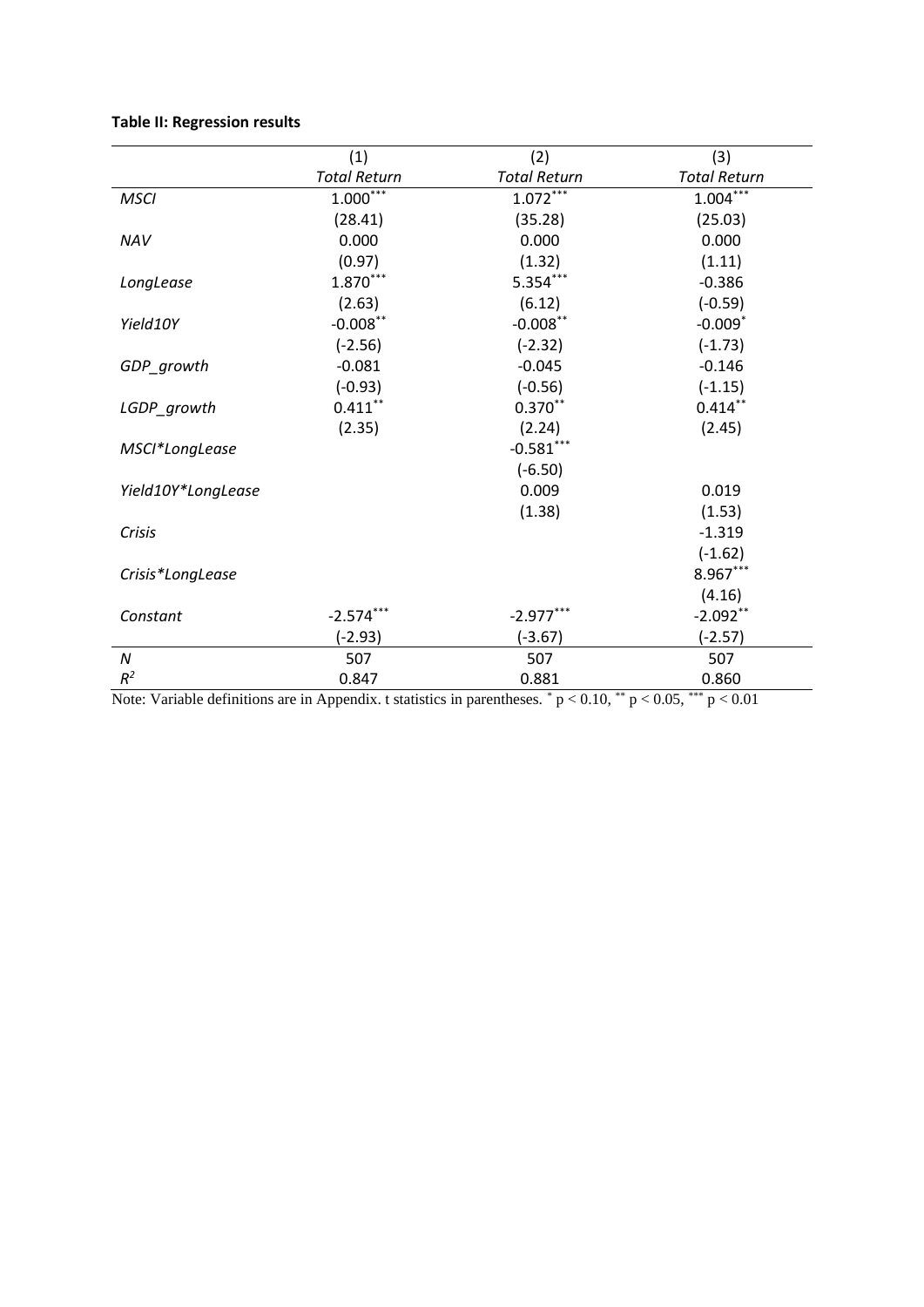## **Table III: Random effect estimation**

|                    | (1)                 | (2)                 | (3)                 |
|--------------------|---------------------|---------------------|---------------------|
|                    | <b>Total Return</b> | <b>Total Return</b> | <b>Total Return</b> |
| <b>MSCI</b>        | $0.991***$          | $1.059***$          | $0.989***$          |
|                    | (18.34)             | (24.48)             | (17.09)             |
| NAV                | 0.000               | $0.000**$           | 0.000               |
|                    | (1.21)              | (2.03)              | (1.55)              |
| LongLease          | $2.032***$          | 5.499 ***           | $-0.165$            |
|                    | (3.76)              | (5.50)              | $(-0.26)$           |
| Yield10Y           | $-0.008***$         | $-0.007**$          | $-0.009**$          |
|                    | $(-2.98)$           | $(-2.41)$           | $(-2.13)$           |
| GDP_growth         | $-0.043$            | 0.006               | $-0.090$            |
|                    | $(-0.65)$           | (0.09)              | $(-0.95)$           |
| LGDP_growth        | $0.406***$          | $0.355***$          | $0.400***$          |
|                    | (3.03)              | (2.63)              | (2.85)              |
| MSCI*LongLease     |                     | $-0.573***$         |                     |
|                    |                     | $(-4.75)$           |                     |
| Yield10Y*LongLease |                     | 0.008               | 0.018               |
|                    |                     | (1.34)              | (1.60)              |
| Crisis             |                     |                     | $-1.410$            |
|                    |                     |                     | $(-1.63)$           |
| Crisis*LongLease   |                     |                     | 8.808 ***           |
|                    |                     |                     | (3.59)              |
| Constant           | $-2.914***$         | $-3.374***$         | $-2.442***$         |
|                    | $(-3.35)$           | $(-3.99)$           | $(-2.70)$           |
| N                  | 507                 | 507                 | 507                 |
| $R^2$              | 0.845               | 0.879               | 0.857               |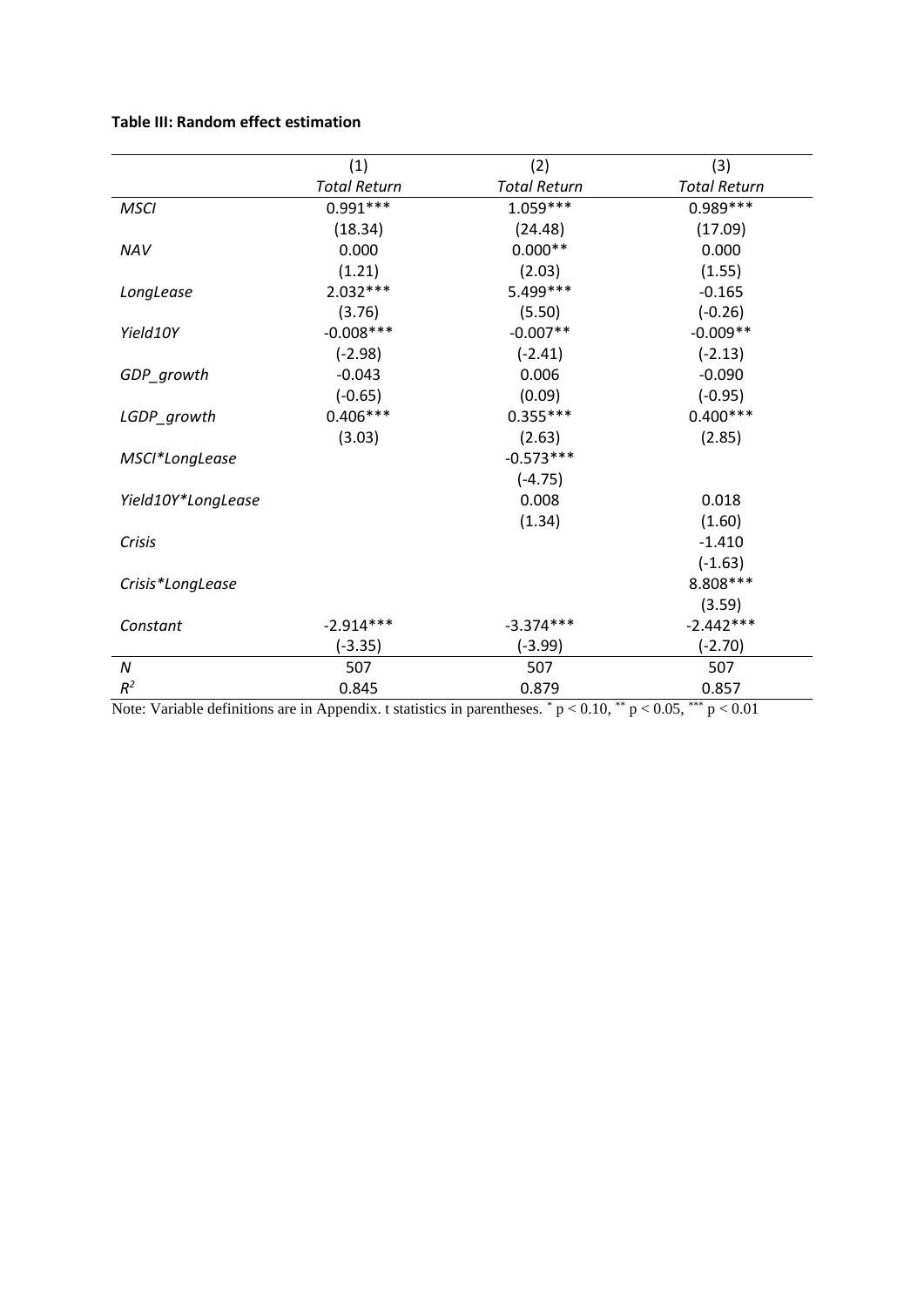## **Table IV: Robust M-estimation**

|                    | (1)                 | (2)                 | (3)                 |
|--------------------|---------------------|---------------------|---------------------|
|                    | <b>Total Return</b> | <b>Total Return</b> | <b>Total Return</b> |
| <b>MSCI</b>        | $0.971***$          | $0.977***$          | $0.978***$          |
|                    | (59.02)             | (64.40)             | (38.15)             |
| NAV                | 0.000               | $-0.000$            | $-0.000$            |
|                    | (0.10)              | $(-0.34)$           | $(-0.08)$           |
| LongLease          | $1.401***$          | $5.577***$          | $0.930**$           |
|                    | (3.96)              | (14.66)             | (2.24)              |
| Yield10Y           | $-0.008**$          | $-0.007**$          | $-0.003$            |
|                    | $(-2.46)$           | $(-2.00)$           | $(-0.62)$           |
| GDP_growth         | $-0.048$            | 0.046               | $-0.096$            |
|                    | $(-0.63)$           | (0.67)              | $(-1.06)$           |
| LGDP_growth        | $0.338***$          | $0.395***$          | $0.318***$          |
|                    | (3.84)              | (5.03)              | (3.50)              |
| MSCI*LongLease     |                     | $-0.673***$         |                     |
|                    |                     | $(-21.22)$          |                     |
| Yield10Y*LongLease |                     | $0.015**$           | $-0.012$            |
|                    |                     | (2.18)              | $(-1.42)$           |
| Crisis             |                     |                     | 0.209               |
|                    |                     |                     | (0.37)              |
| Crisis*LongLease   |                     |                     | 1.295               |
|                    |                     |                     | (1.42)              |
| Constant           | $-1.554***$         | $-2.009***$         | $-1.344***$         |
|                    | $(-4.12)$           | $(-5.95)$           | $(-3.23)$           |
| Ν                  | 507                 | 507                 | 507                 |
| $R^2$              | 0.928               | 0.937               | 0.928               |